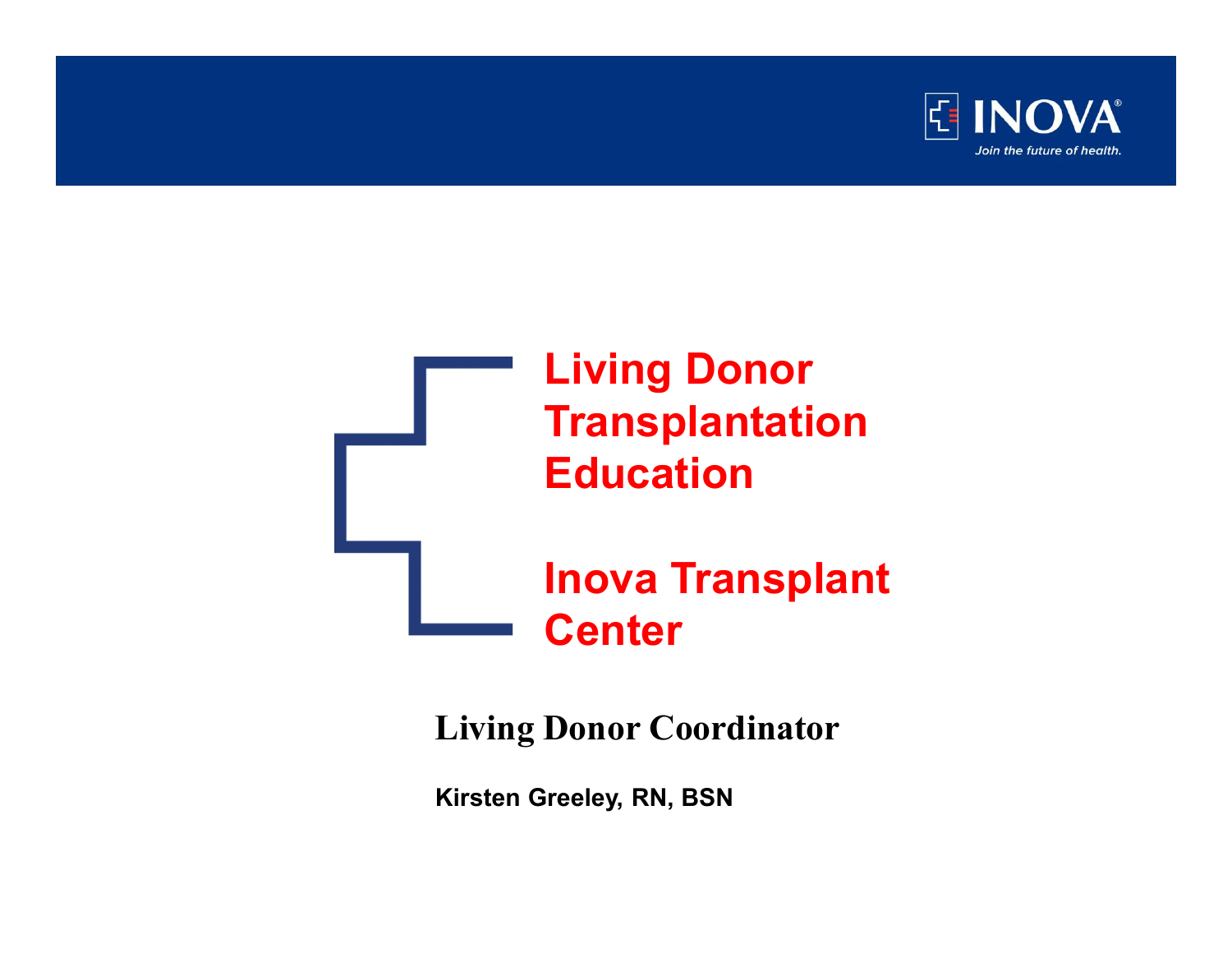#### The Transplant Center Team: A Patient Centered Multidisciplinary Approach

**INOVA** Join the future of health.

- Transplant surgeons
- Nephrologist
- Living donor coordinator
- Nurses
- Social workers
- Psychiatrist
- Living donor advocate
- Psychiatrist
- Dietician
- 

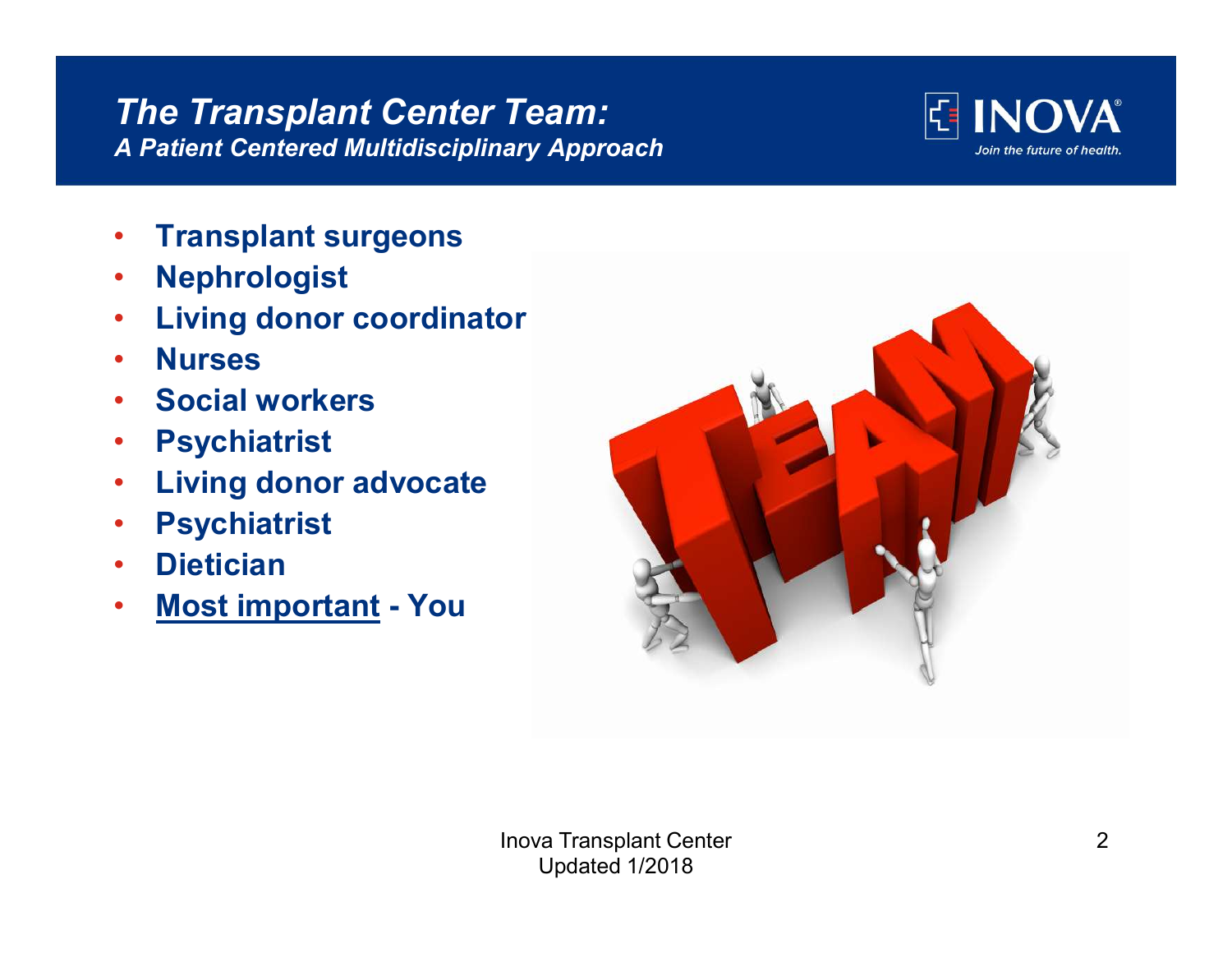## **Transplant Physician Team**  $\boxed{\mathbb{E}}$  **NOVA**



#### **Transplant Surgeons**

• Johann Jonsson, M.D., F.A.C.S.



## Transplant Nephrologist

• Ravinder Wali, M.D.



• James Piper, M.D.



• Eric Siskind, M.D.



Inova Transplant Center Updated 1/2018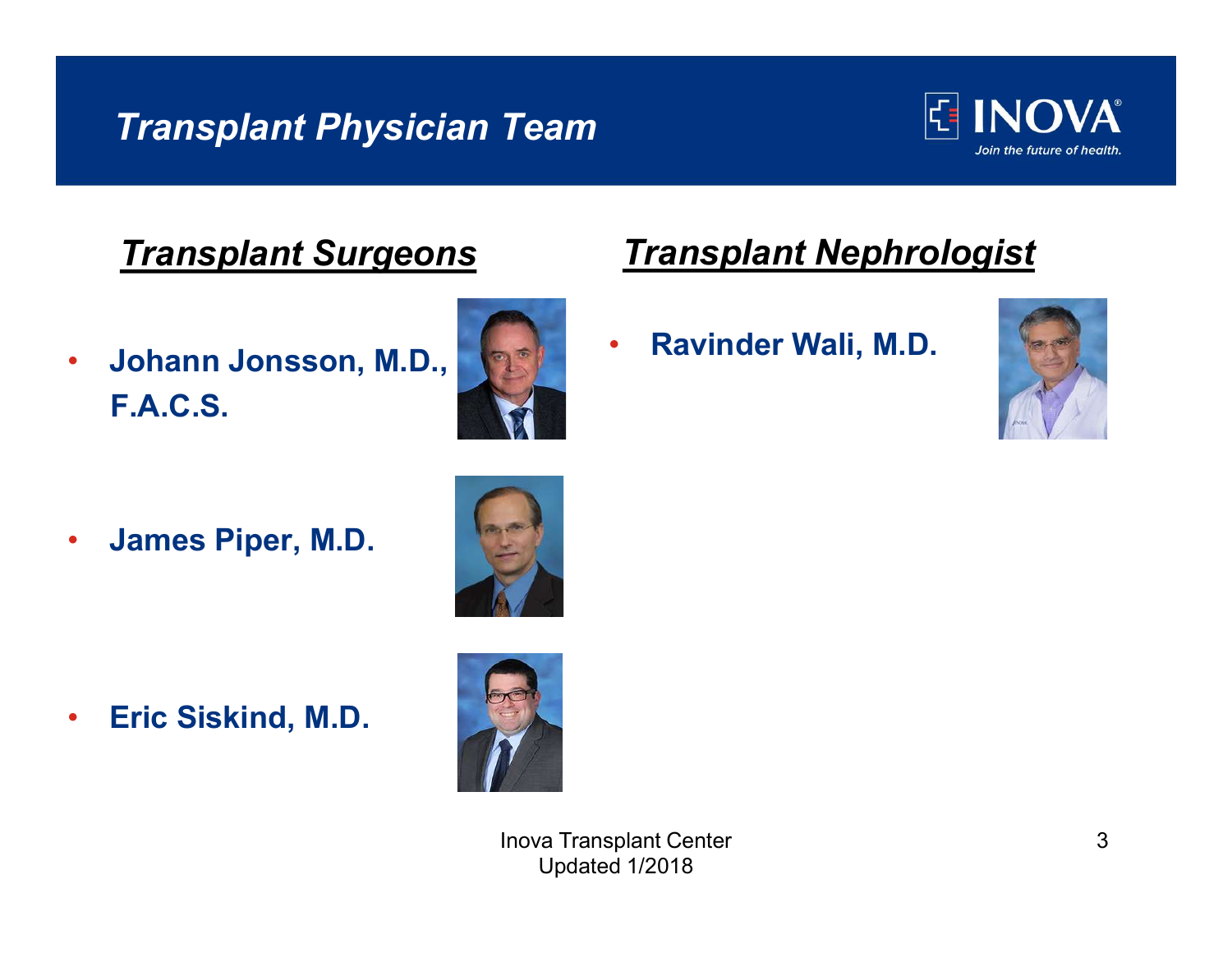## Living Donors



- Age 18 or over
- **Example 18 OF ACT SCREET COVER**<br>• Age 18 or over<br>• Good physical health no uncontrolled high blood pressure,<br>diabetes, heart disease, recent cancer, obesity (BMI >35). diabetes, heart disease, recent cancer, obesity (BMI >35).
- Stable emotional health.

## Blood relatives

- brothers/sisters
- parents
- children
- cousins
- $\blacktriangleright$  aunts/uncles

#### Unrelated

- $\triangleright$  spouses
- $\triangleright$  close friends
- $\triangleright$  co-workers
- $\triangleright$  church members
- $\triangleright$  in-laws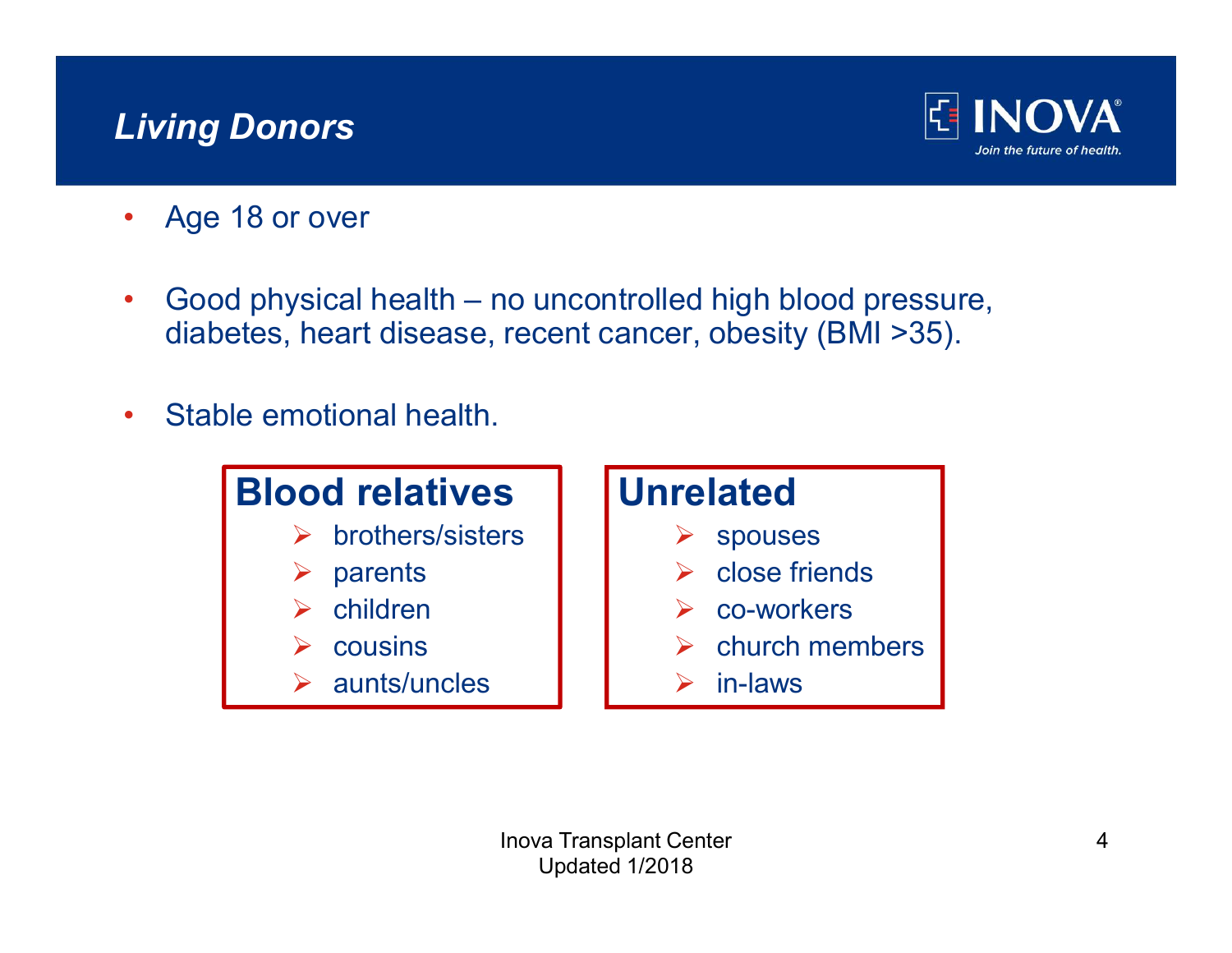

## Better success rate

 In most cases, the organ does not have to be transported from one hospital to another and is in better condition when it is transplanted. The kidney has a tendency to function better and last longer over time.

## Shorter waiting time

 $\checkmark$  Average waiting time for a deceased donor is 4 to 8 years. Each year, 1 out of 20 people waiting for a new kidney dies from kidney disease or its complications while on dialysis.

## More time to prepare

More time is transplants are unscheduled – they happen<br>  $\overline{M}$  Deceased donor kidney has a tendency to function better and last longer over time.<br>
Shorter waiting time<br>  $\overline{M}$  Average waiting time for a deceased donor anytime day or night. With a living donor, the surgery is scheduled ahead of time. This makes it easier to mentally and physically prepare for surgery.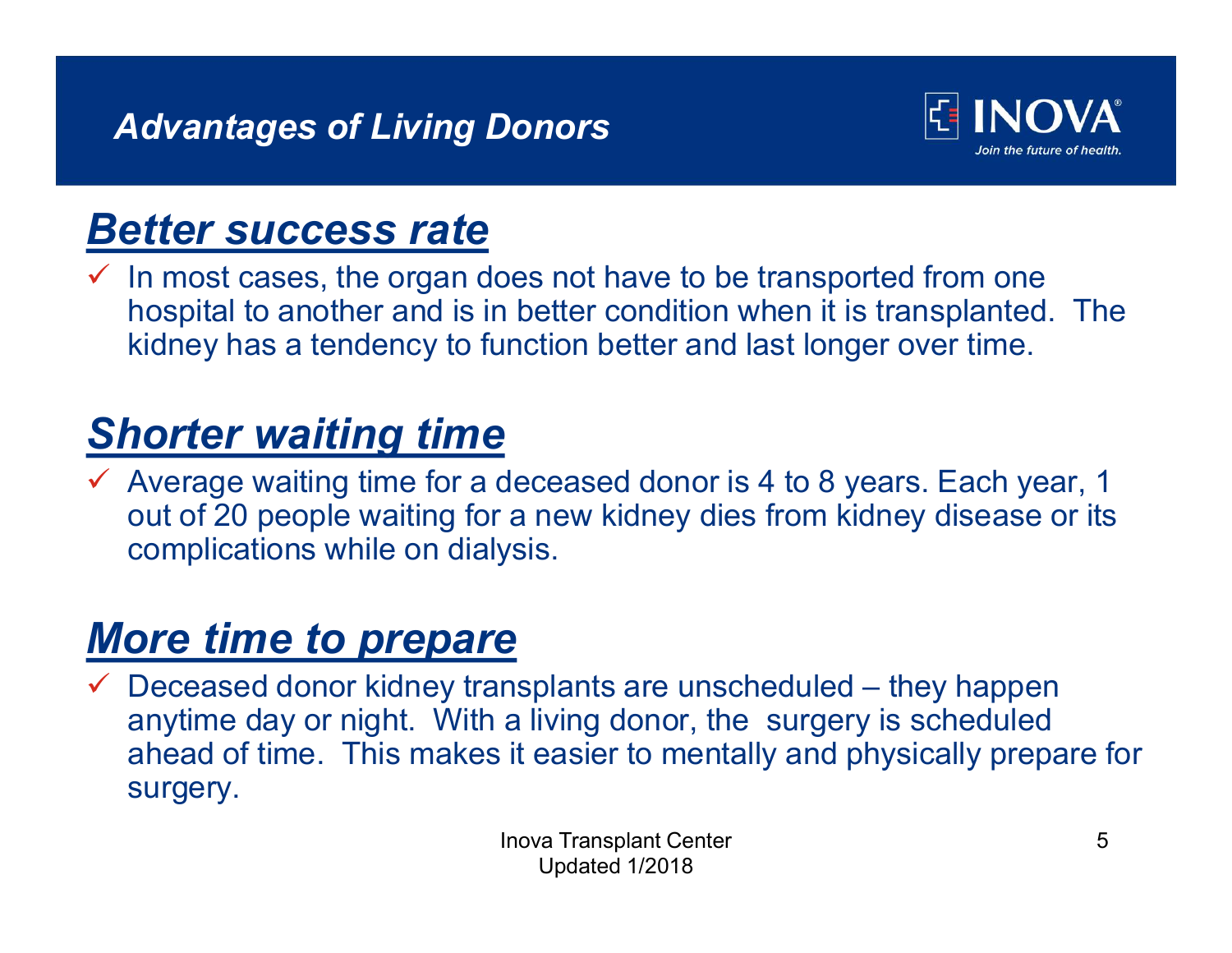#### Being a Donor is Your Choice



- You have the right to stop the evaluation process at any time
- Transplant in the control of the control of the control of the control of the control of the control of the control of the control of the control of the control of the control of the control of the control of the control o • You have the right to change your mind about donating at any time before the surgery
- HIPAA protects your personal medical health information from being shared with anyone outside of your medical team including the recipient, unless specific permission is given by you.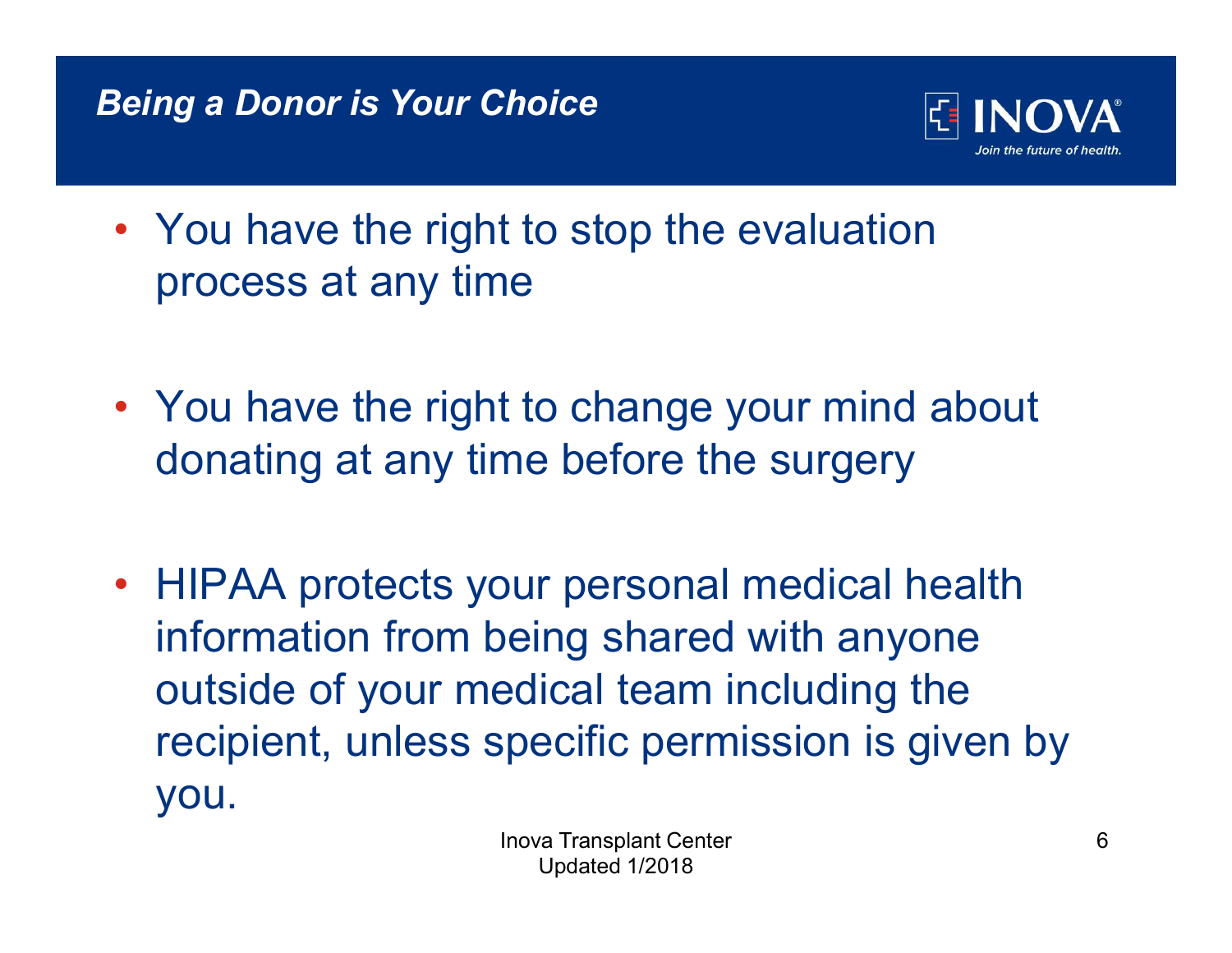## Overview of the Donation Process **Example 18 UNUVA**



- **□ Referral to Inova Transplant Center**
- **□ Baseline screen performed by Living Donor Coordinator**

**Process<br>Process<br>Referral to Inova Transplant Center<br>Baseline screen performed by Living Donor Coordin<br>Blood work – compatibility<br>General Health Status<br>Findings may need to be reported to appropriate st<br>agencies** General Health Status Findings may need to be reported to appropriate state agencies **Overview of the Donation Process<br>**  $\Box$  **Referral to Inova Transplant Center<br>**  $\Box$  **Baseline screen performed by Living Donor Coordinator<br>
Blood work – compatibility<br>
General Health Status<br>
Findings may need to be reported** 

- Living Donor Advocate & Dietitian
- **T** Transplant surgeon consult
- $\Box$  Collaborative practice meeting case presentation
- $\Box$  Hospitalization for donation
- **□ Follow up care: Transplant and PCP**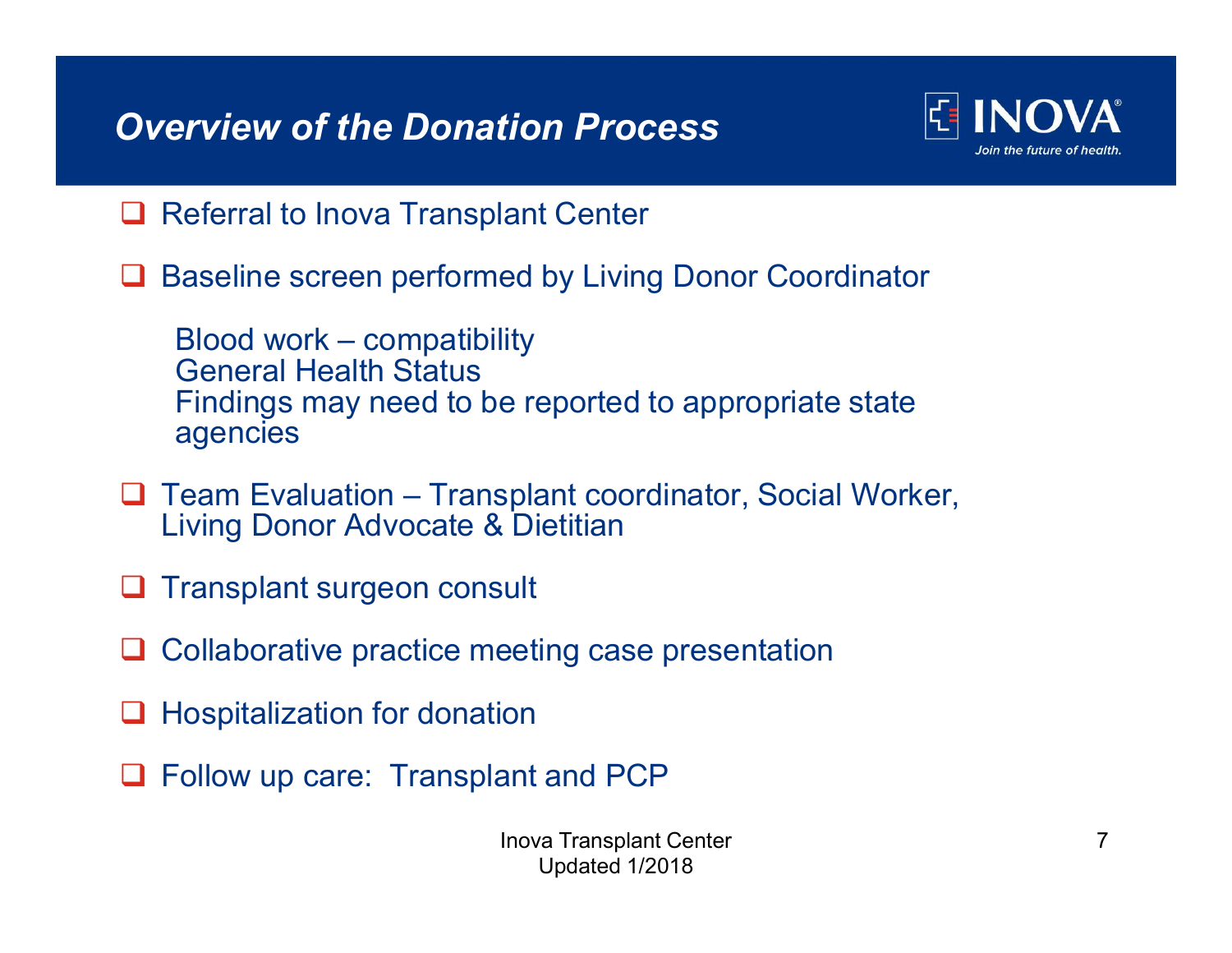## Donation Process Continued



## For all potential donors:

- This is a surgery that has NO medical benefit to you
	- $\triangleright$  There are risk associated with the surgery
	- $\triangleright$  There is a 25-35% reduction of kidney function following donation
	- $\triangleright$  Risk for chronic kidney disease
- There are alternative treatment including deceased donor
	- $\triangleright$  There is chance the recipient could receive a deceased donor organ before your evaluation is completed or the transplant completed.
- There may be risk factors to the recipient that the health care team my not be able to share with you.
- You may not be selected for a variety of reasons. You are free to see other center who may use different selection criteria.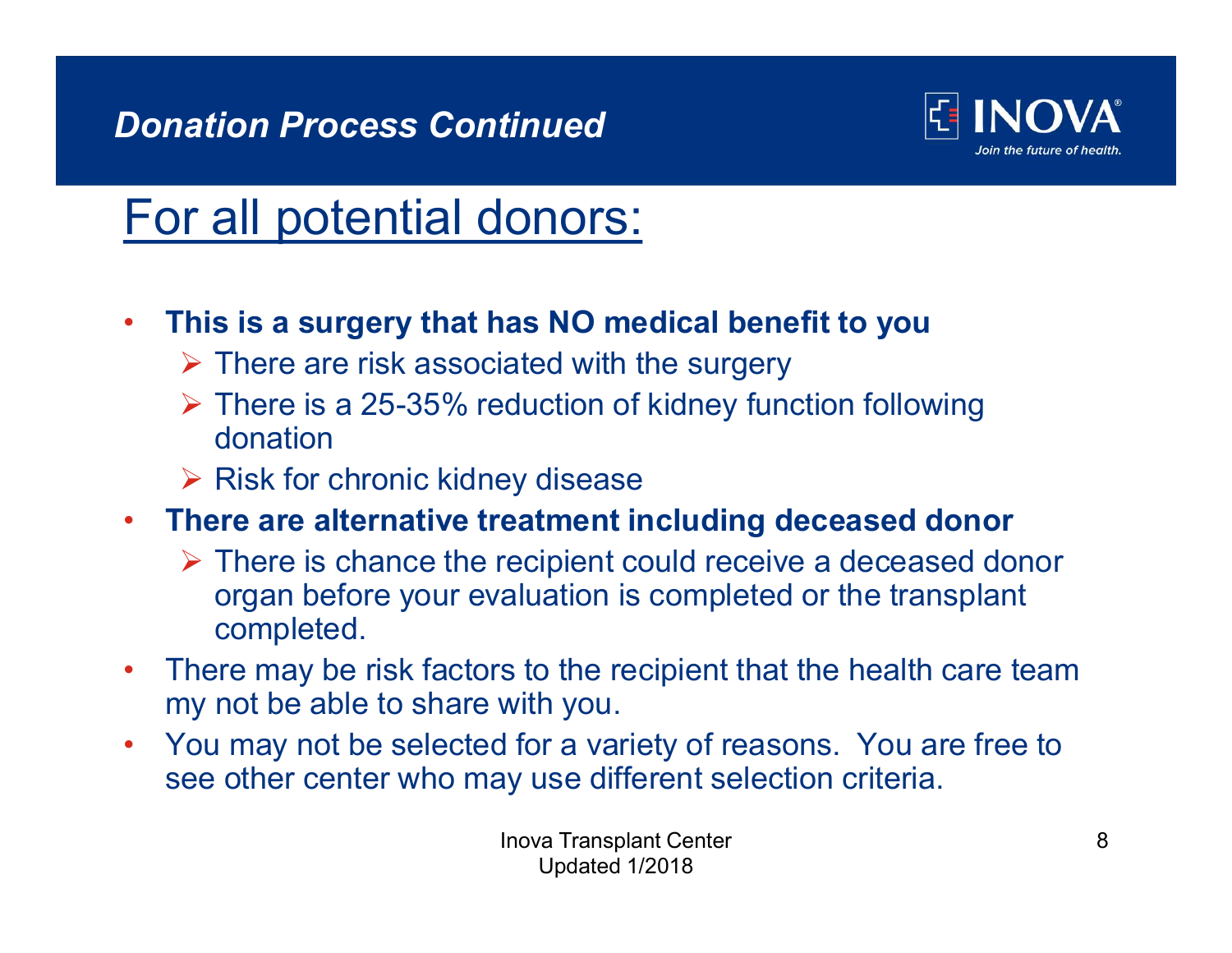

## • The sale or purchase of human organs is a federal crime.

- It is unlawful for any person to knowingly acquire, receive, or otherwise transfer any human organ for valuable consideration for use in human transplantation.
- It is federal crime for any person to knowingly acquire, obtain or otherwise transfer any human organ for money or anything of value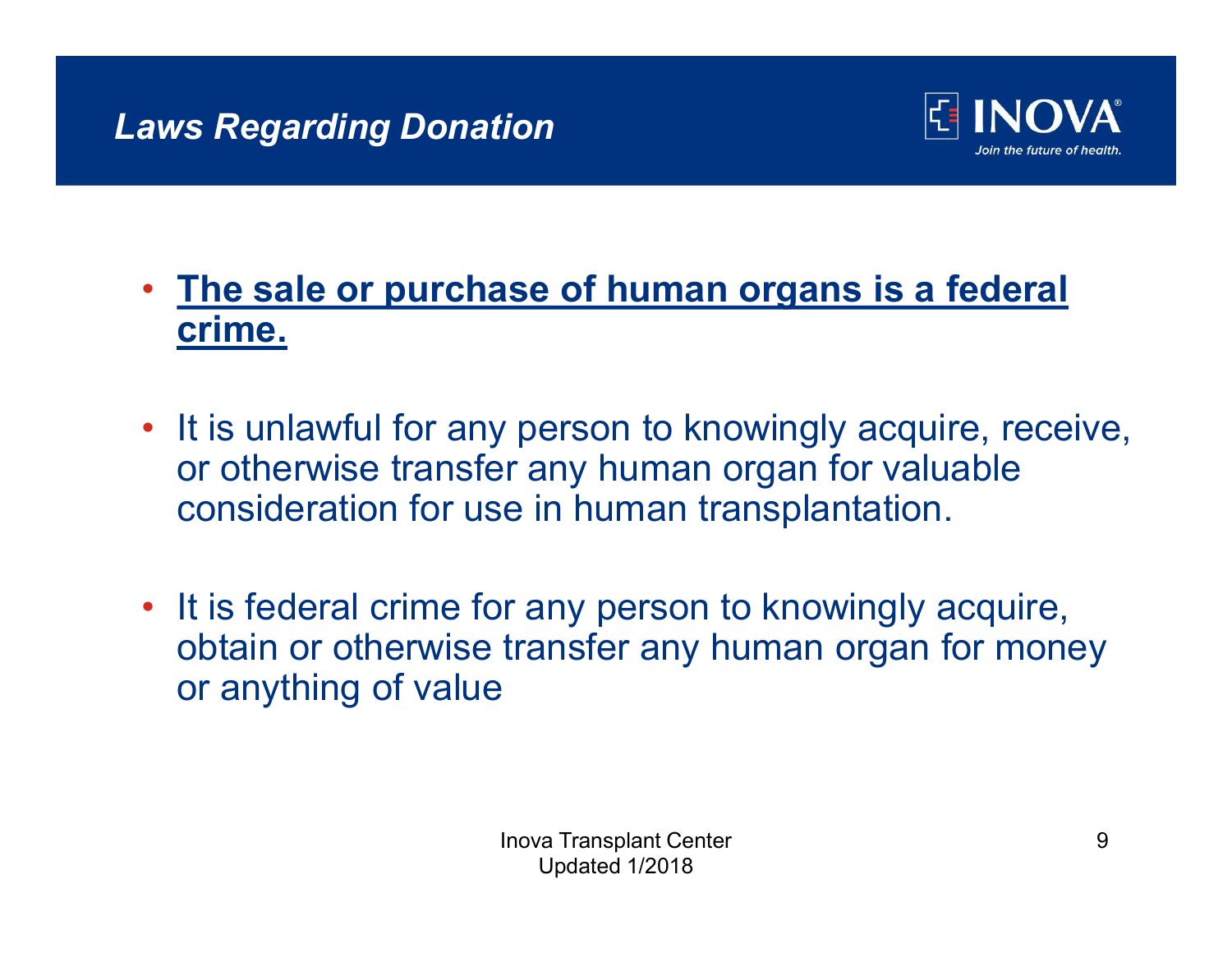

- Your risk of developing chronic kidney disease (CKD) or end stage renal disease (ESRD) is similar to the general population
- **Factors to consider** 
	- CKD usually occurs between 40-50 years of age
	- ESRD usually occurs after the age of 60
	-
	- Treatment of ESRD includes dialysis Your current status and evaluation can not predict your life time risk of CKD or ESRD
- As a donor, you maybe at risk CKD if you sustain injury to ND) of erid stage remail disease (ESRD) is similar<br>the general population<br>ctors to consider<br>CKD usually occurs between 40-50 years of age<br>ESRD usually occurs after the age of 60<br>Treatment of ESRD includes dialysis<br>Your cur more rapidly with only one kidney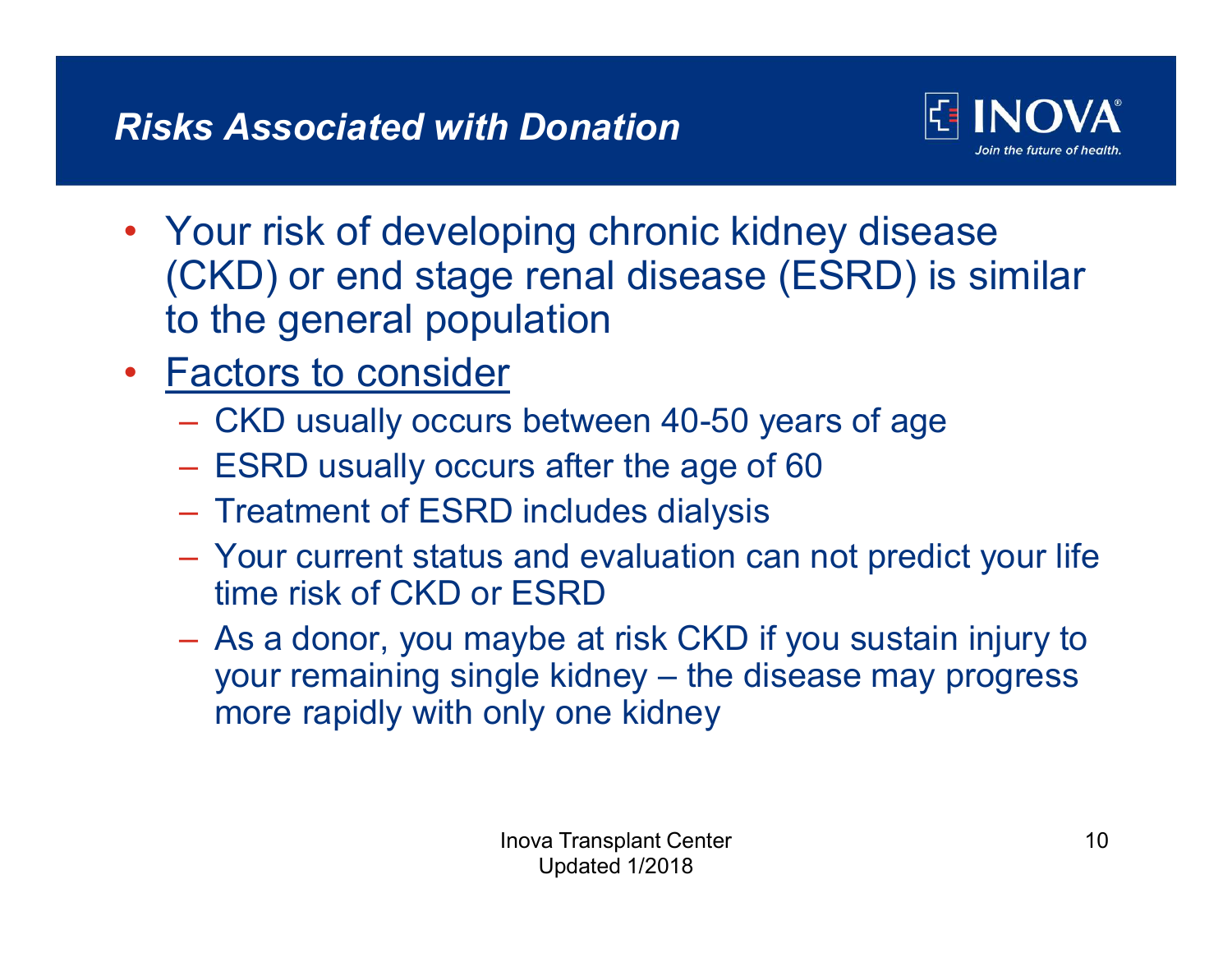

- "Of the 79,070 individuals who were living kidney donors from 1999 through 2011, at least 24 have been listed for a kidney transplant." –UNOS.org
- "However, the medical problems that caused these donors to be listed for transplant may not be connected to the donation."-UNOS.org
- \*This total only captures data on transplant candidates who are known to the OPTN/UNOS to be previous donors.-UNOS.org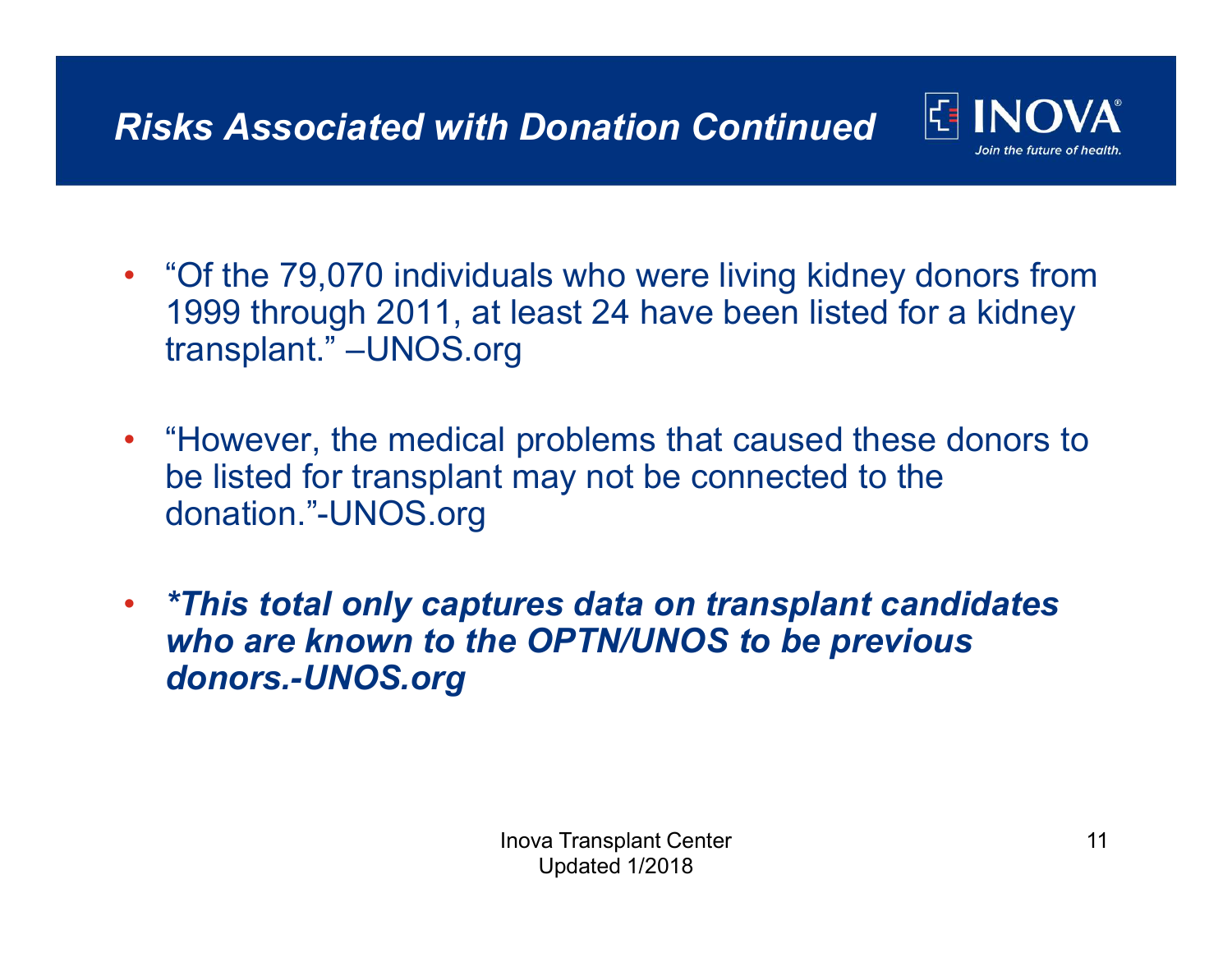## Risks Associated with Donation Continued For All Andref the future of health



#### • Risk associated with evaluation

- Allergic reaction
- Reportable conditions Serious medical condition
- 
- Adverse genetic findings
- Discovery of condition that may require additional treatment/evaluation at donor expense

#### • Risk after donation

- Medical/Surgical
- Psychosocial
- Financial
	- National Living Donor Assistance Center 703-414-1600
	- May be able to provide assistance with meals, lodging, travel, and other non-medical concerns related to evaluation and surgery.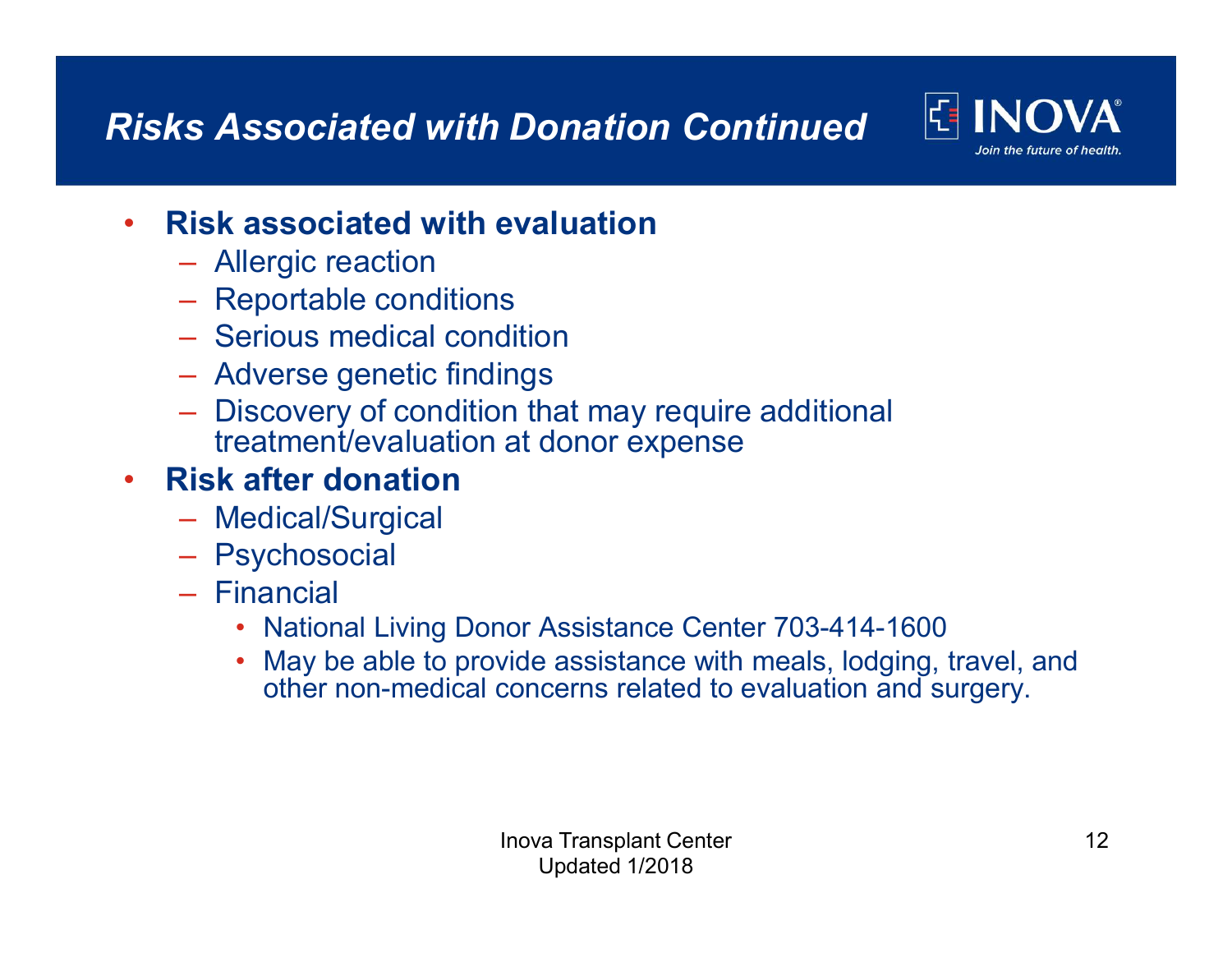## Risks Associated with Donation Continued  $\left\| \begin{matrix} \text{F} \\ \text{I} \end{matrix} \right\| \text{NQVA}$



- Cancer
- Obesity (Body mass index >35)
- 
- Significant Hypertension
- Protein in urine (proteinuria)
- Pyuria (infection)
- Chronic or recurrent nephrolithiasis (kidney stone)
- Asymptomatic microscopic hematuria (blood in urine) **ion Continued El INOVA<br>• Asymptomatic microscopic<br>• Asymptomatic microscopic<br>• Active Renal disease<br>• Infection – viral, bacterial, fungal, parasite infection<br>• Drug, alcohol abuse**
- Active Renal disease
- Diabetes mellitus Infection viral, bacterial, fungal, parasite infection
	- Drug, alcohol abuse
	- Living donor advocate recommendation that patient not be accepted for live donation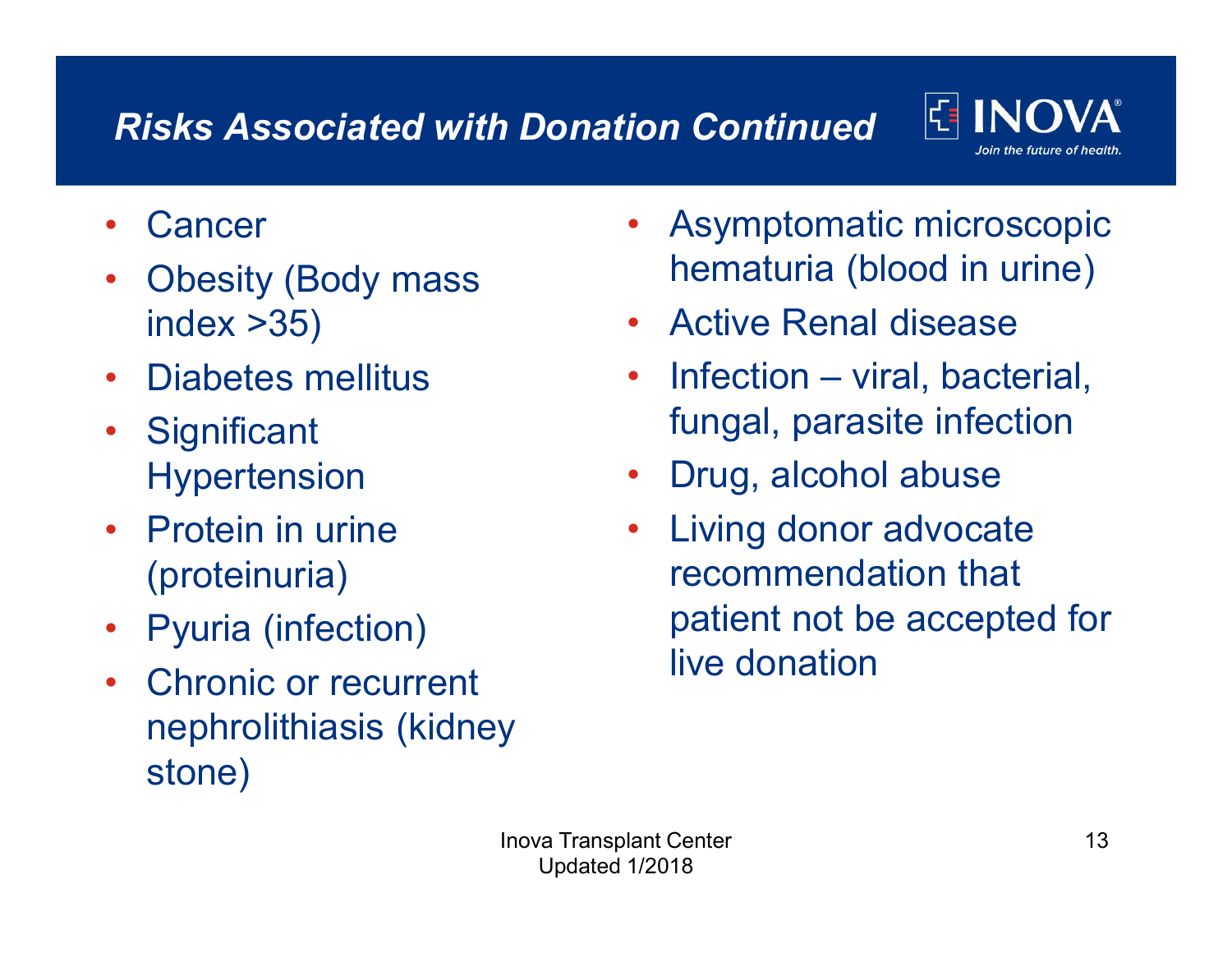## Sources of Kidneys for Transplant



- Living donors • Alternatives to Transplant
- Deceased donors •
- Paired exchange
- Domino exchange



**Dialysis** 



>Hemo or peritoneal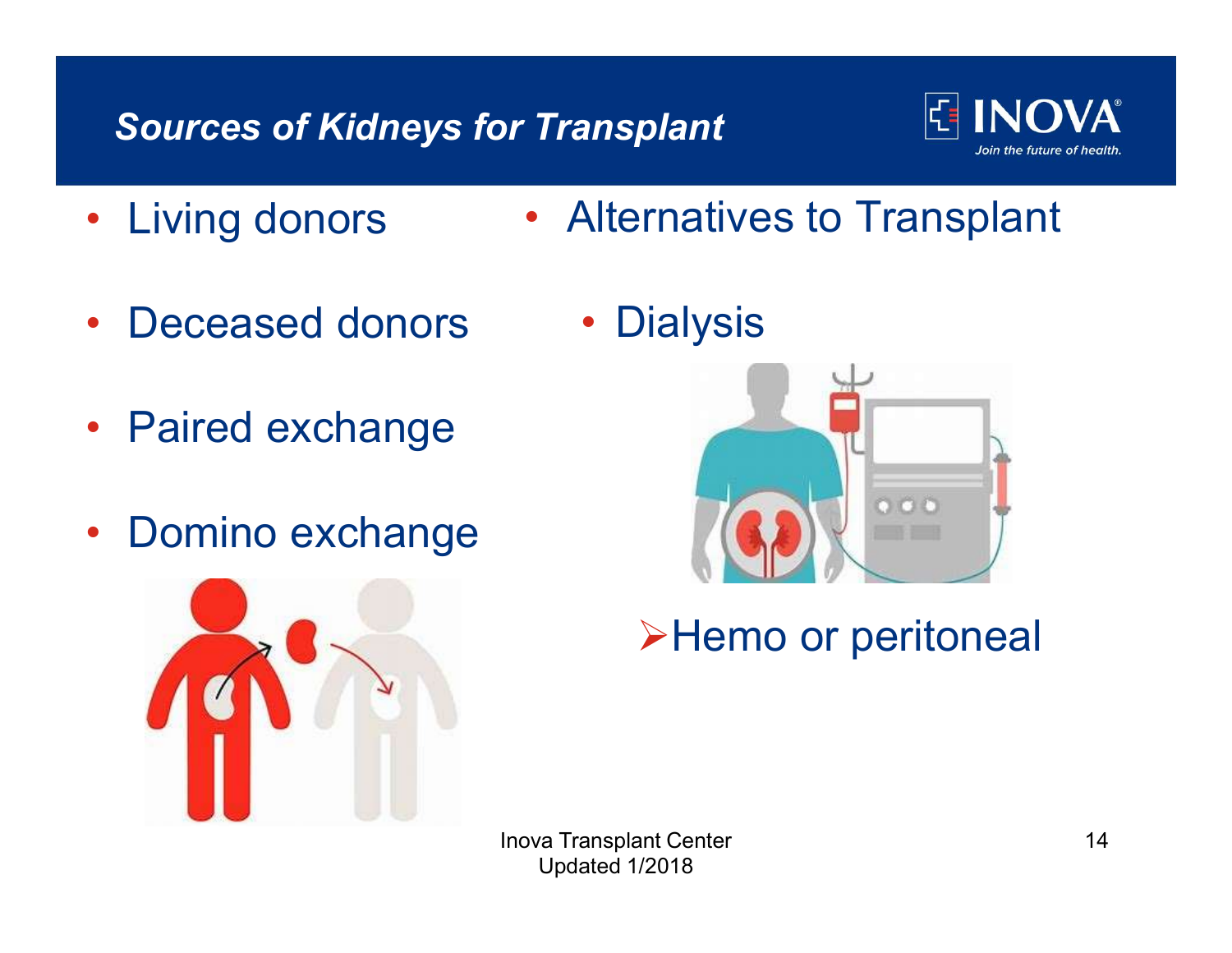## Recipient/Donor Matching



- Blood type
- HLA tissue matching
- Crossmatch

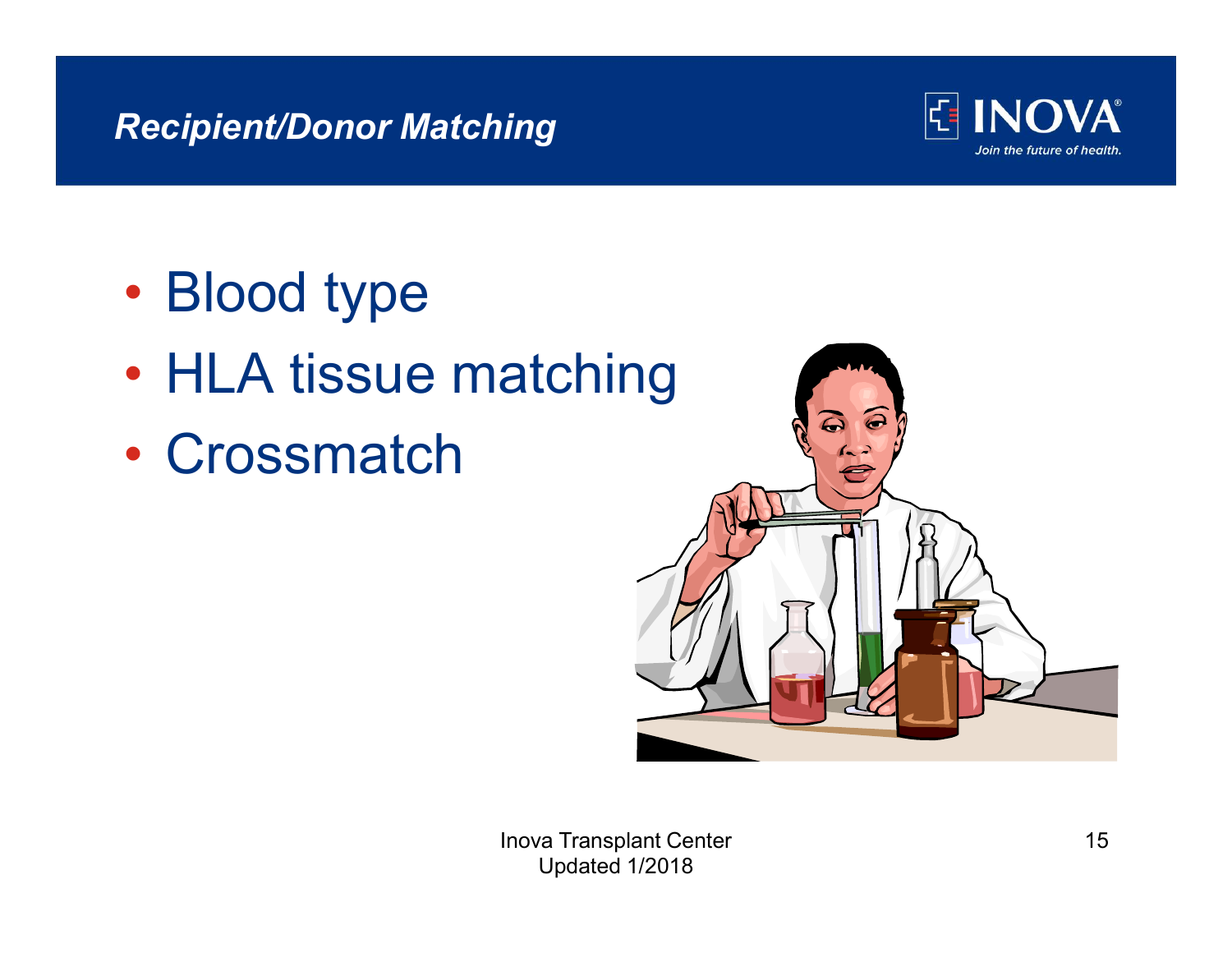#### Blood Type Compatibility



| <b>INOVA®</b><br>뎐<br>Join the future of health. |
|--------------------------------------------------|
| <b>Donor</b>                                     |
| $\bigcap$                                        |
| A, O                                             |
| B, O                                             |
| A, B, AB, O                                      |
|                                                  |

\* Rh Factor (+/-) does not matter for Kidney Transplant

Inova Transplant Center Updated 1/2018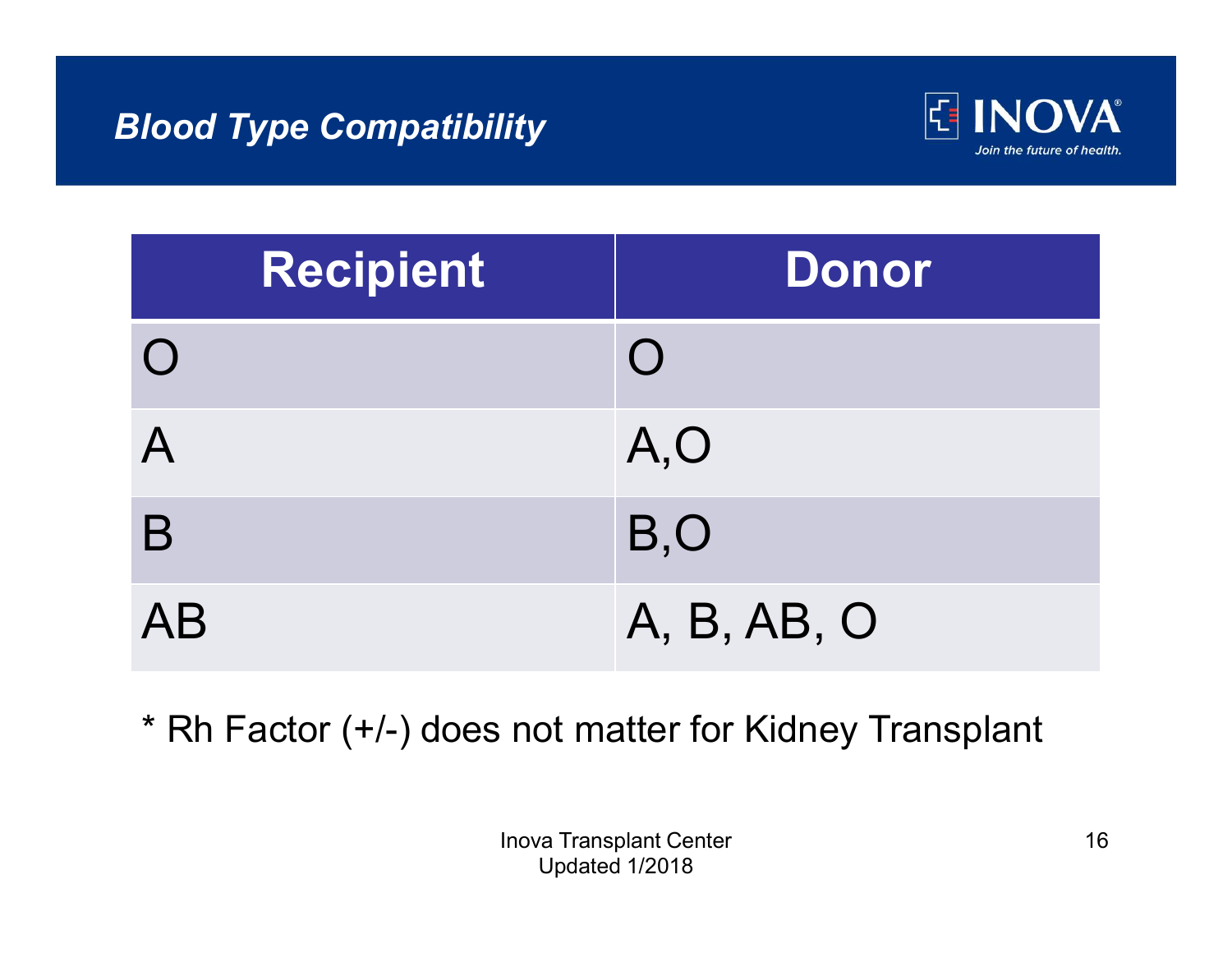



## HLA Tissue Typing

- HLA-Protein found on most cells of the body and used to match with a donor for organ transplant.
- Tissue typing is blood test is to determine the tissue type of the patient and the potential donor to see how well they match.
- Each person's tissues (except identical twins) are usually different from everyone else's.

A better match will lead to a more successful transplant over a longer period of time.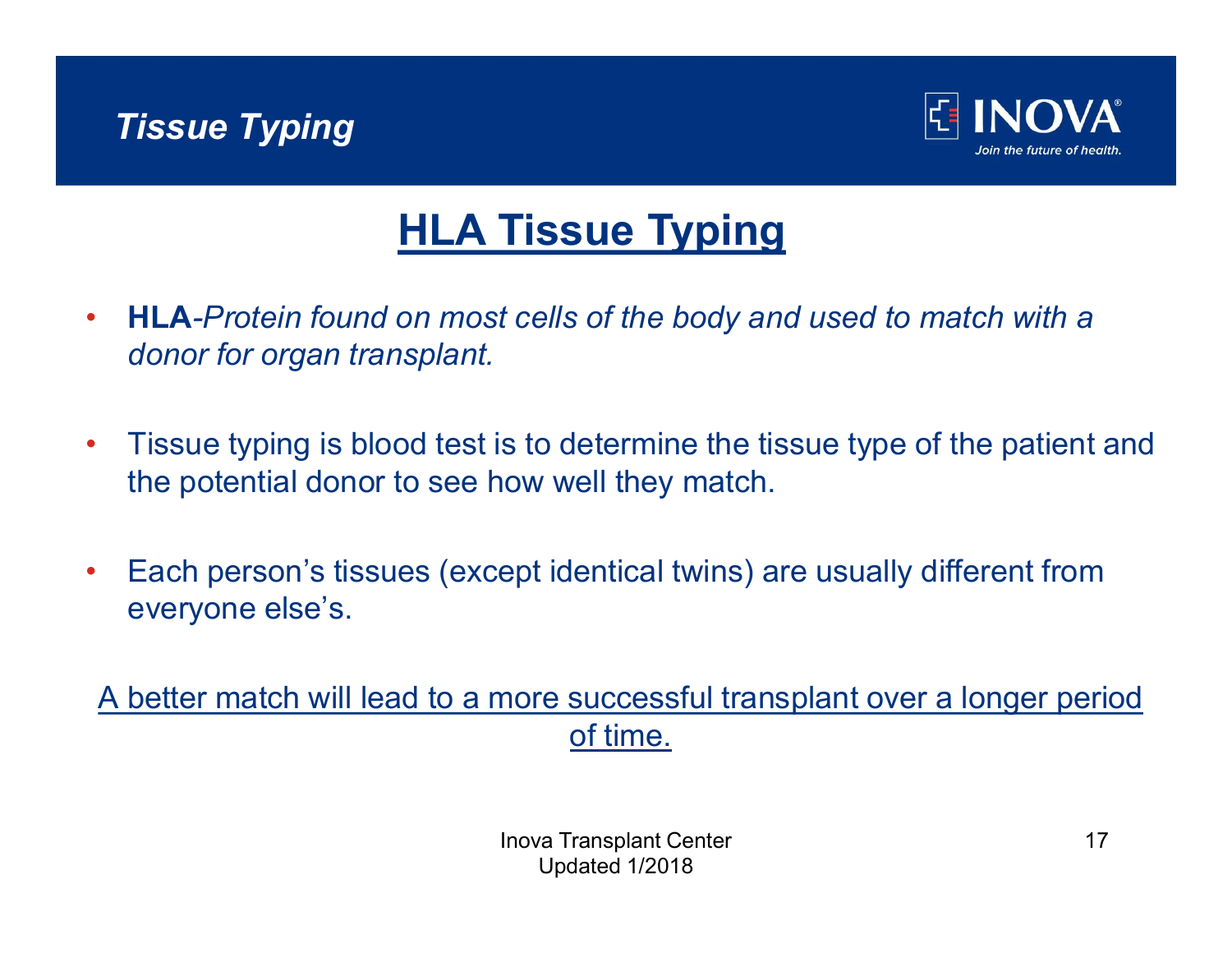#### **Crossmatch**



- Recipient & donor blood cells are mixed together.
- Checks for a reaction of the recipient cells against the donor cells. Similar Compatible are mixed together.<br>
Figure always of the properties are mixed together.<br>
Similar Compatible and Compatible are mixed together.<br>
Negative reaction – Incompatible/ok to transplant<br>
Negative reaction – Co

For INCOVA<br>pipent & donor blood cells are mixed together.<br>cks for a reaction of the recipient cells against the dono<br>i.<br>**Positive reaction** – Incompatible/no transplant<br>**Negative reaction** – Compatible/ok to transplant



Inova Transplant Center 18 Updated 1/2018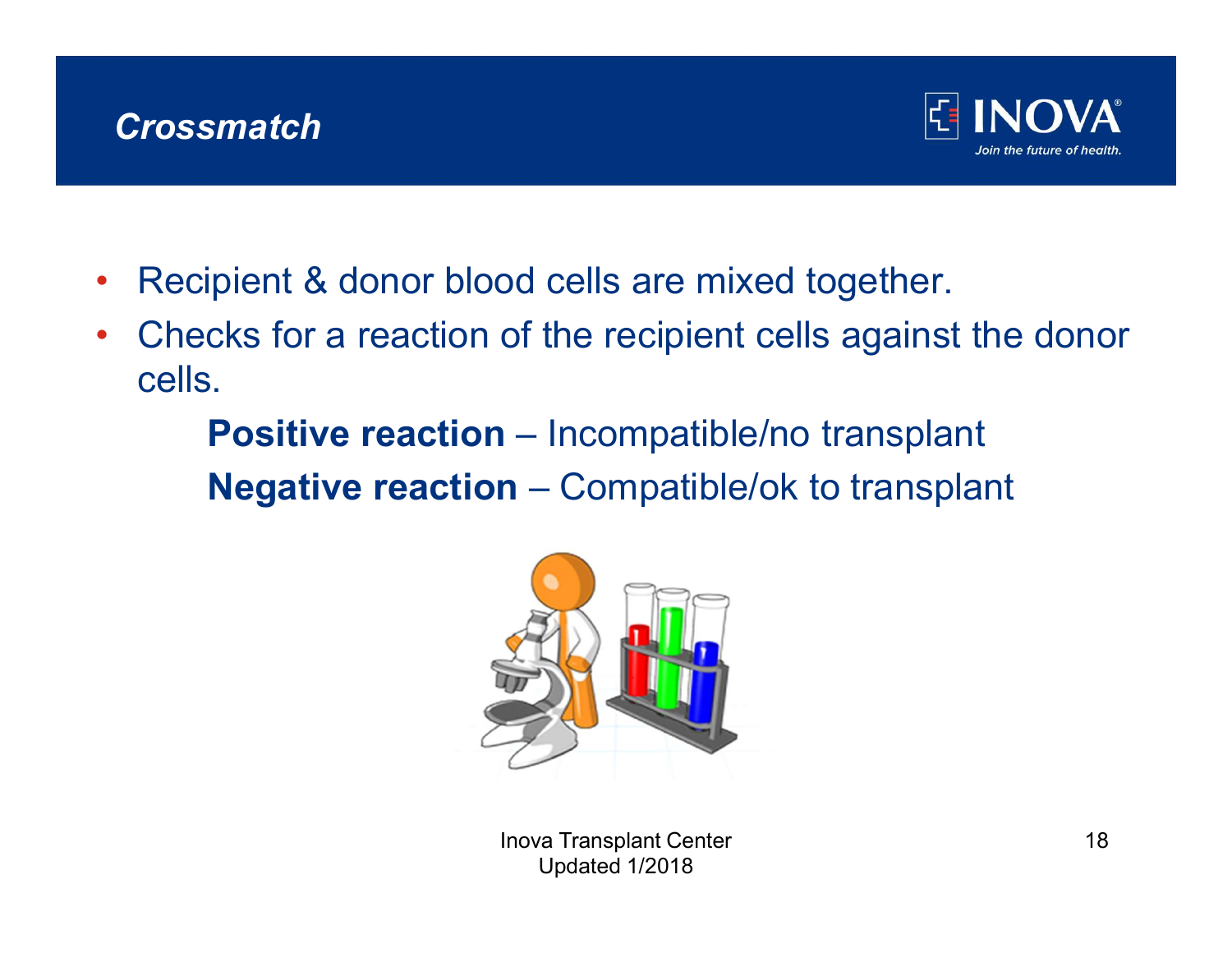## Living Donor Evaluation



- Donors must have separate, individual appointments with the Living Donor Transplant **Coordinator**
- $\Box$  Must complete the donor medical history before the appointment
- **Q** Arrangements can be made for testing of out of town donors
- **□** Visa request letters can be written for donor who live outside of The United States
- $\Box$  Testing and surgery paid for by the recipient's insurance

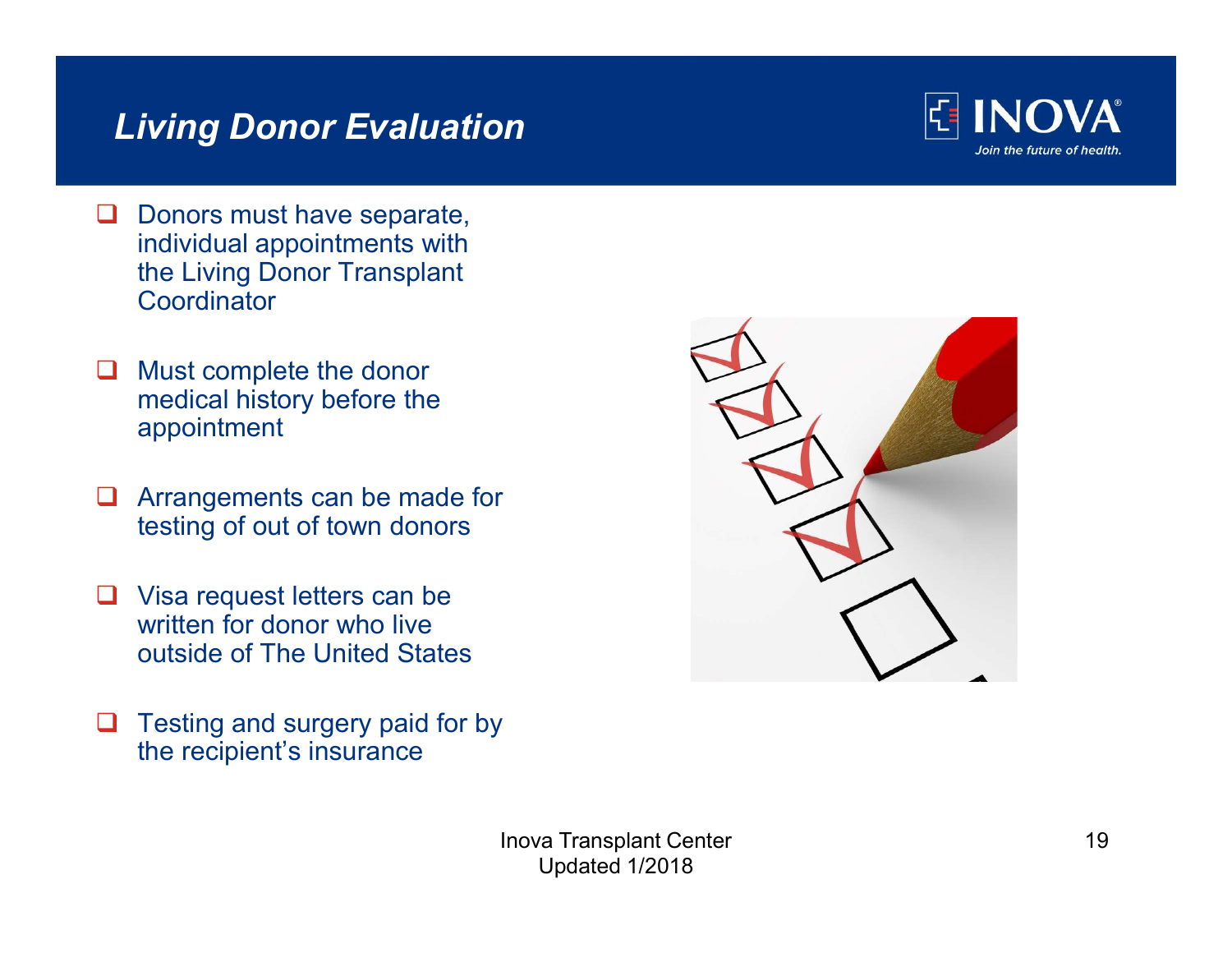#### Waiting for a Transplant



- $\triangleright$  Blood typing
- $\triangleright$  Blood pressure checks
- $\triangleright$  Blood chemistry & urine tests
- $\triangleright$  Chest x-ray
- $\triangleright$  EKG
- $\triangleright$  Abdominal CT scan
- $\triangleright$  Social worker evaluation
- $\triangleright$  Living donor advocate evaluation
- $\triangleright$  Dietician evaluation
- $\triangleright$  Nephrology evaluation
- $\triangleright$  Surgeon evaluation







Inova Transplant Center Updated 1/2018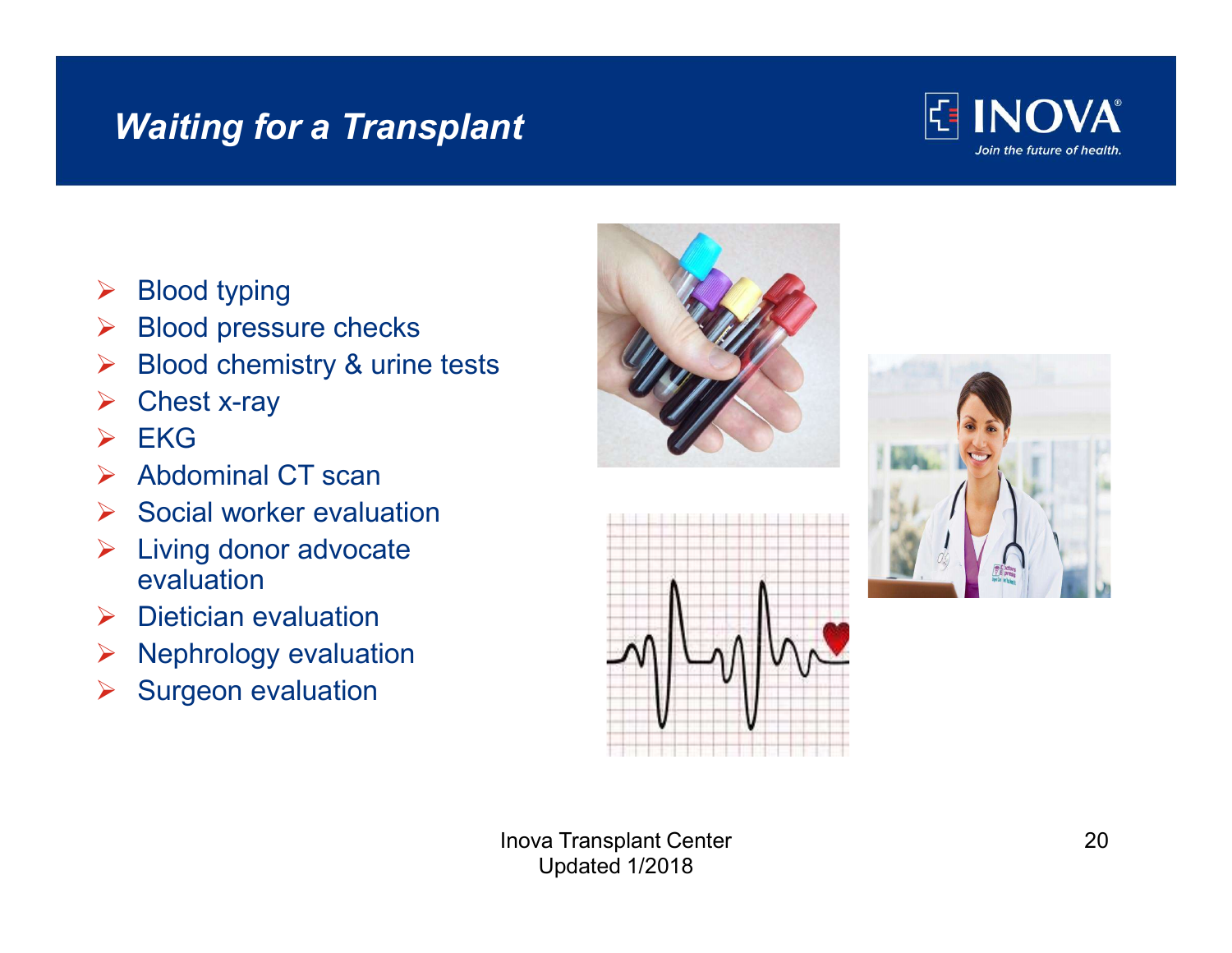

- 3-5 small abdominal incisions using special instruments/scopes to remove the kidney
- Advantages of this procedure:
	- less scarring
	-
	- possibly less pain shorter recovery time
- Most nephrectomies are done using this procedure; however, this is determined by the CT scan results and the transplant surgeon assessment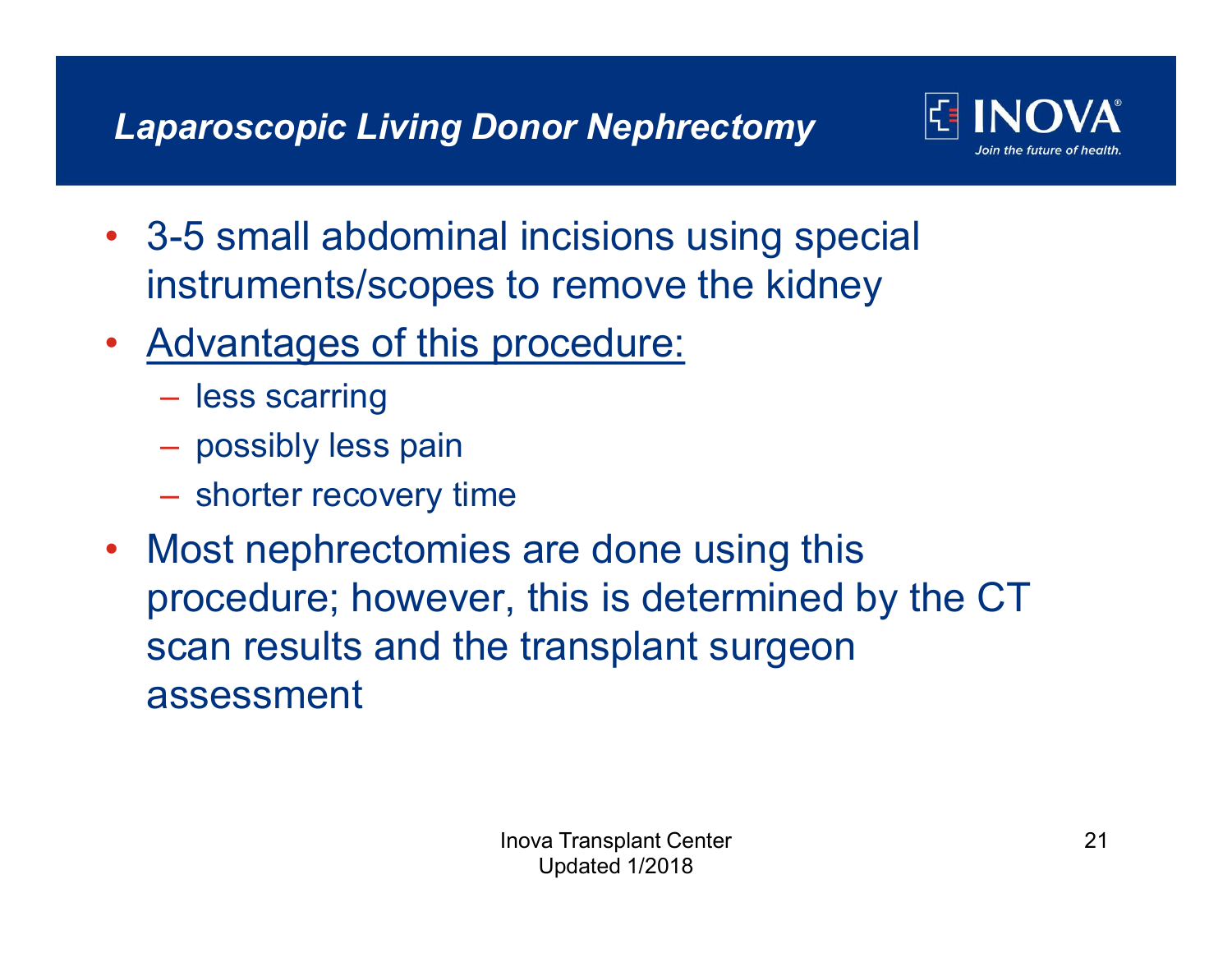## Laparoscopic Living Donor Nephrectomy  $\mathbb{E}[\text{INDVA}]$





Inova Transplant Center 22 Updated 1/2018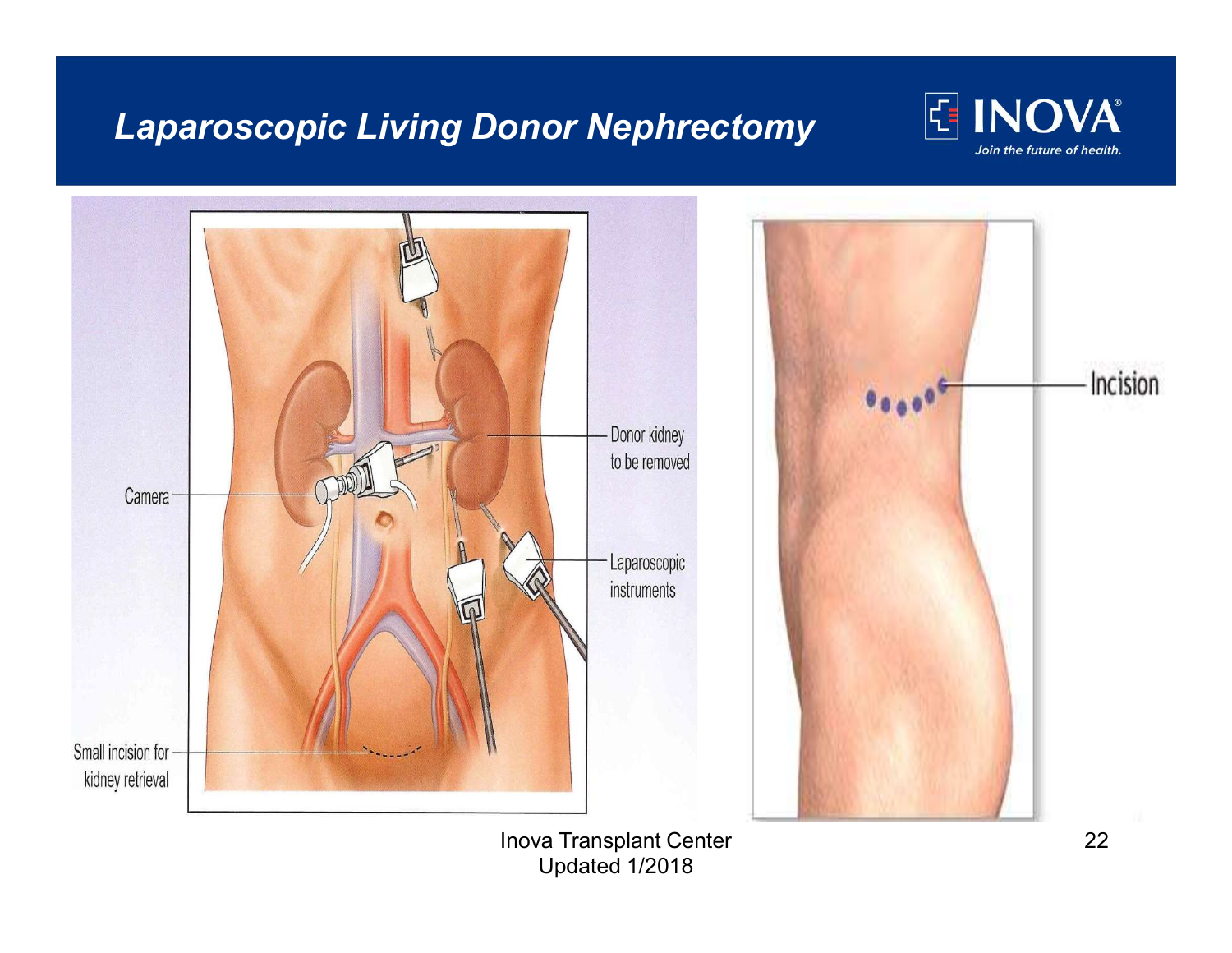## Living Donor Nephrectomy



- Done under general anesthesia
- Surgery takes 3-4 hours
- Usually requires no blood transfusions
- Length of hospital stay 1-2 days



- Recuperation varies from 4-6 weeks
- infection, constipation, blood clots, or pneumonia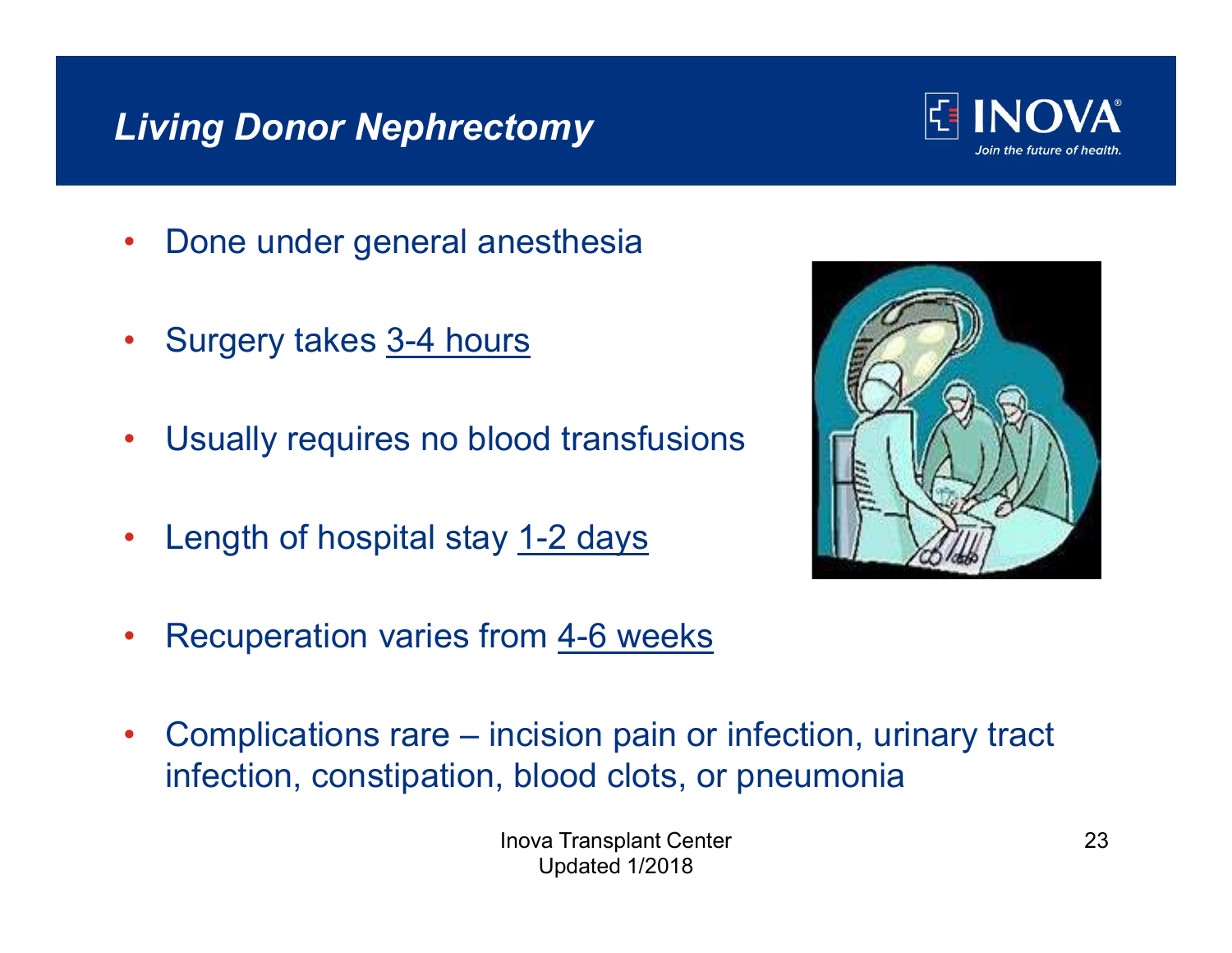

- The surgery is scheduled when works for both the donor and the recipient
- Both the donor and the recipient arrive to the hospital the morning of surgery
	- Seen in the pre-op area
- Surgical Procedure
- Recovery
	- Surgical tower: 10<sup>th</sup> or 11<sup>th</sup> floor<br>– Patient confidentiality
	-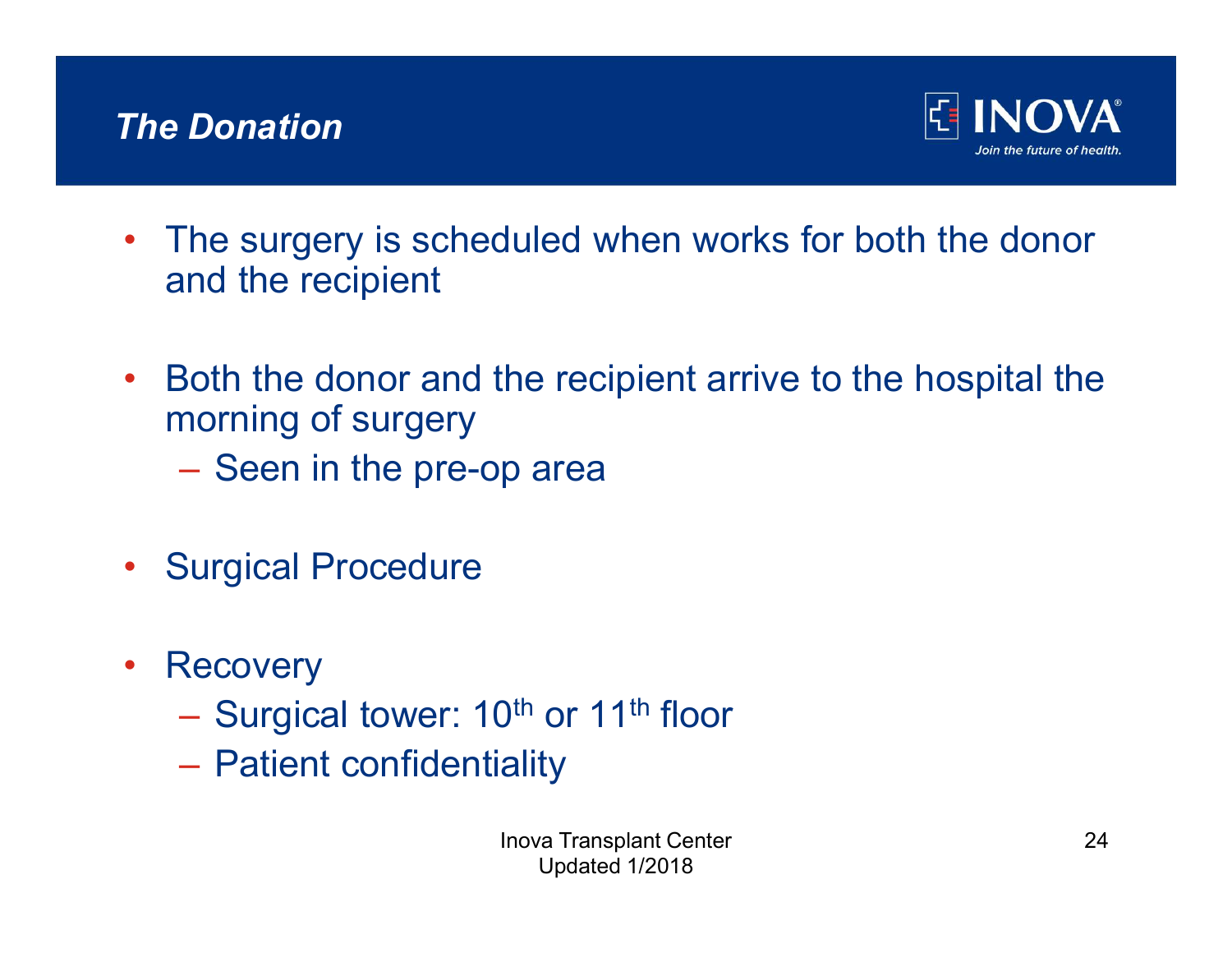## Kidney Transplant





Inova Transplant Center 25 Updated 1/2018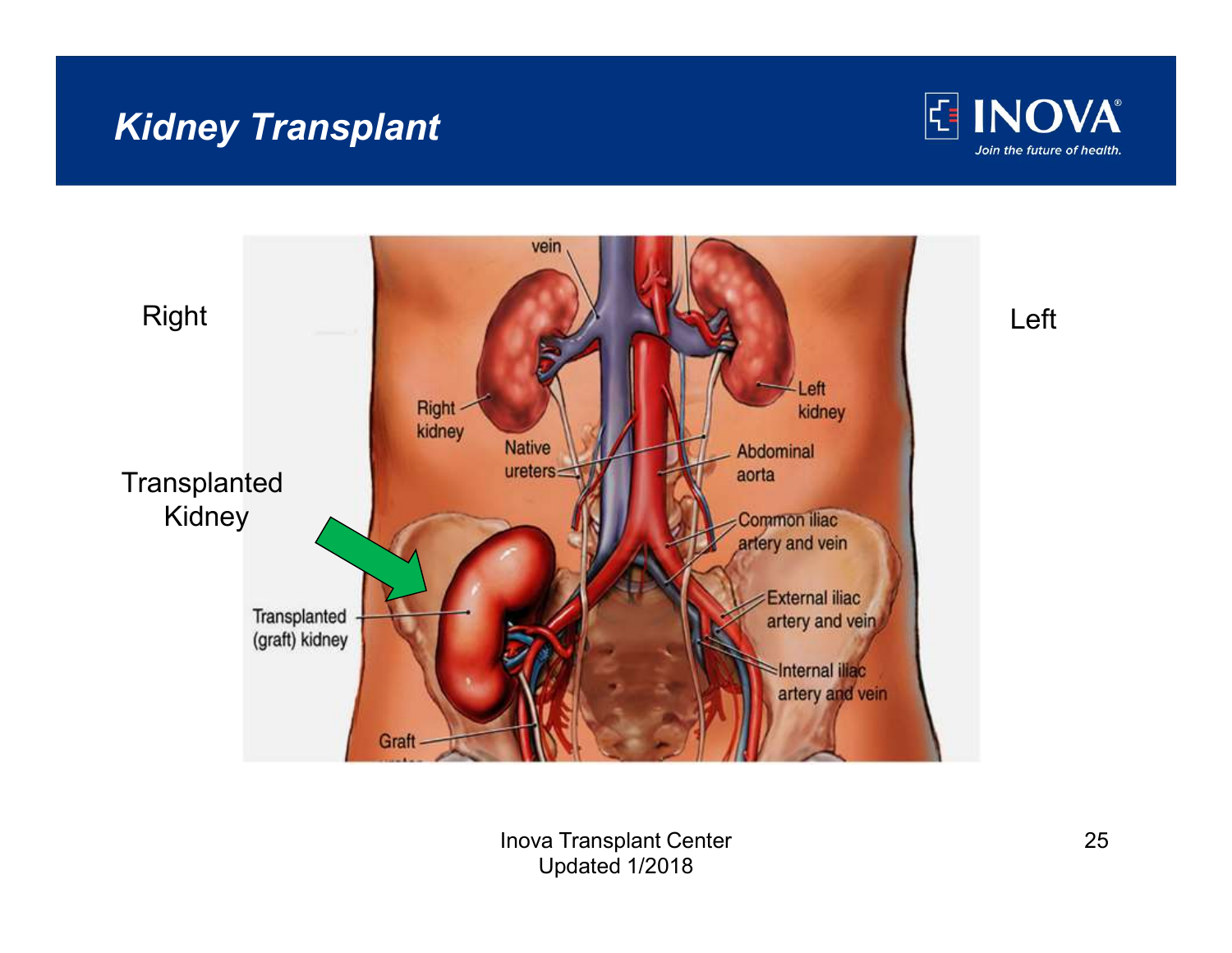## Surgery: Potential Complications **Surgery:** Potential Complications



- Technical
- Bleeding
- Infection
- 
- Risk of anesthesia

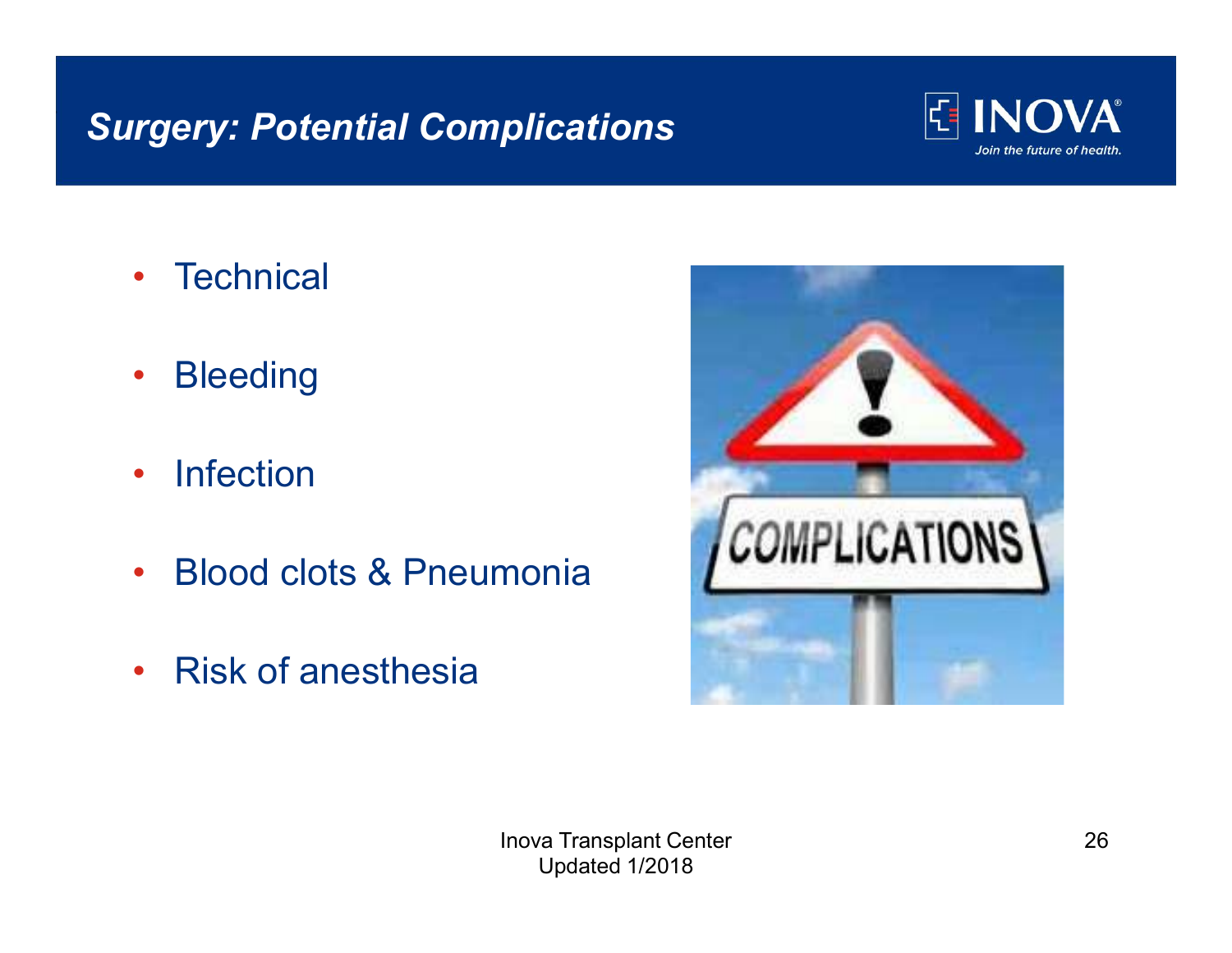## Going Home



## YOU WILL BE ASKED TO MONITOR FOR THE FOLLOWING:

- **Temperature**
- Appearance of wound
- Leg pain or swelling
- Severe abdominal pain
- Unable to have bowel movement
- Blood in your urine

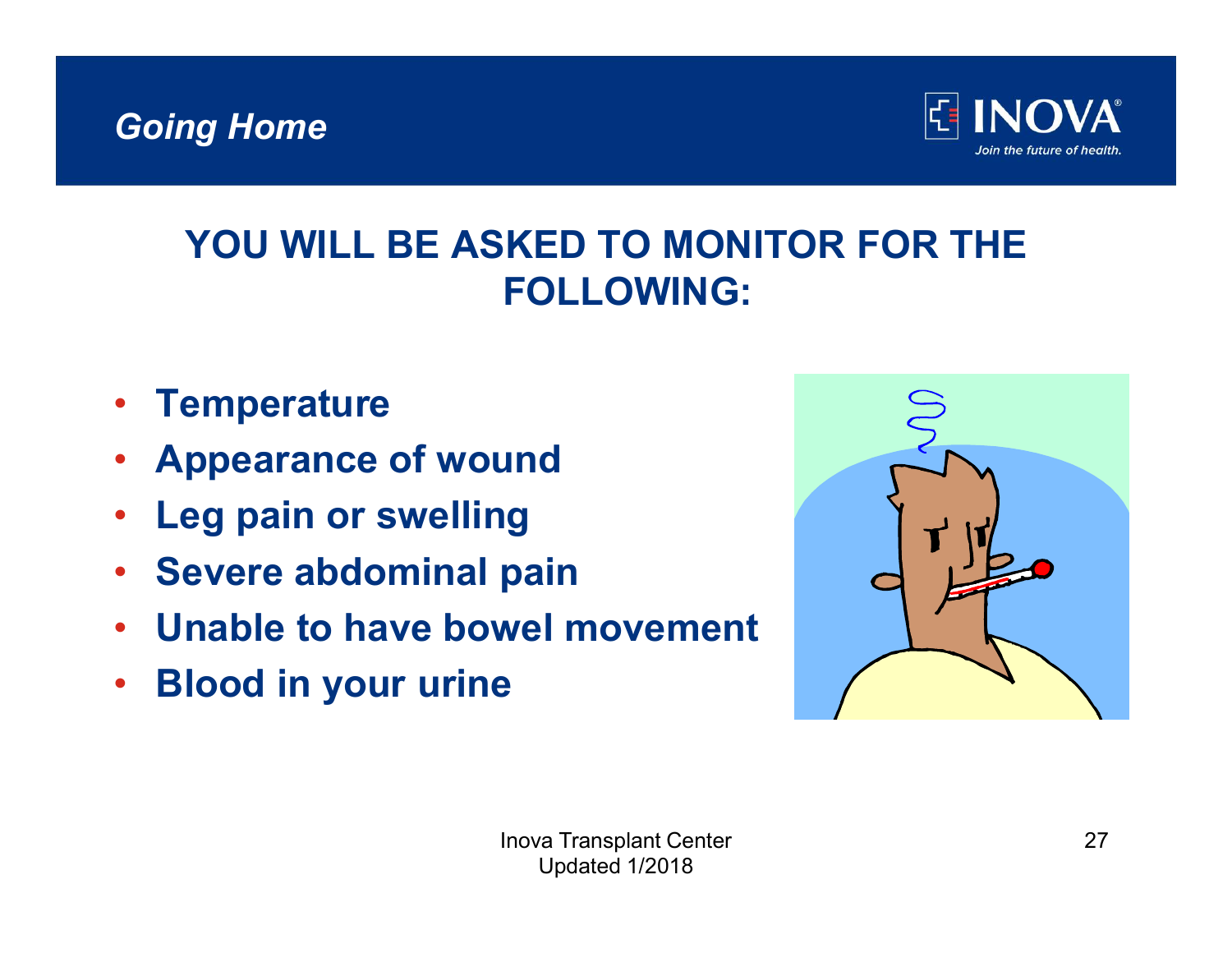## Follow Up Care



- Visits at the transplant center post donation – 10 – 14 days following surgery<br>
– 10 – 14 days following surgery<br>
– 6 months<br>
– 1 year<br>
– 2 year<br>
– This information is reported to UNOS
	-
	-
	-
	-
	-
- Important to monitor for complications post donation
	-
	- Lab work Physical examination
	- Nutritional needs
	- Maintain hydration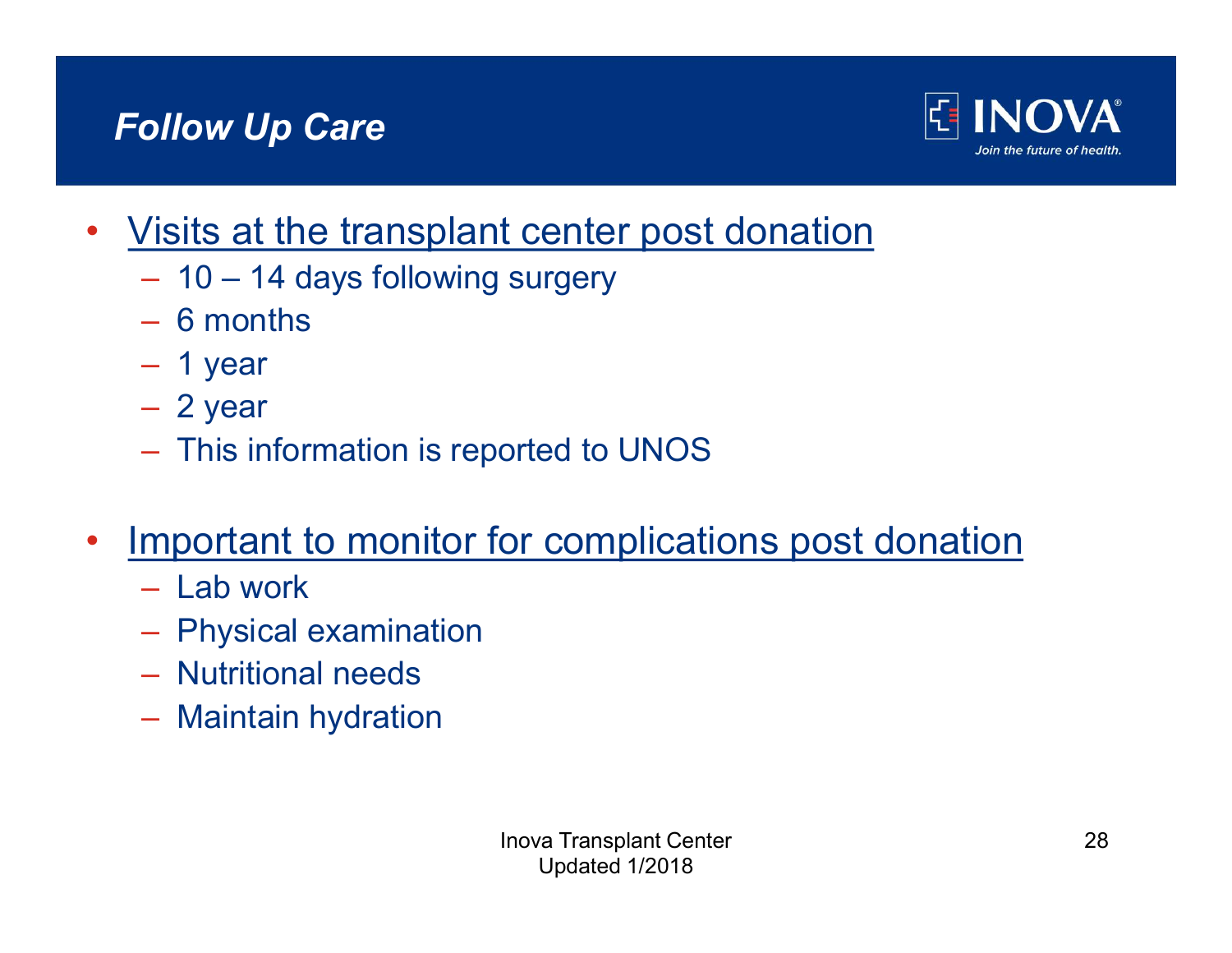## Follow Up Care Continued



- Avoid pregnancy for the first year following donation
- Take your time for recovery and return to work
- Follow up with Transplant Center
- Follow up with Primary Care Physician
	-
	- Lab test– Blood pressure monitoring
- Avoid specific medications long term: non-steroidal medications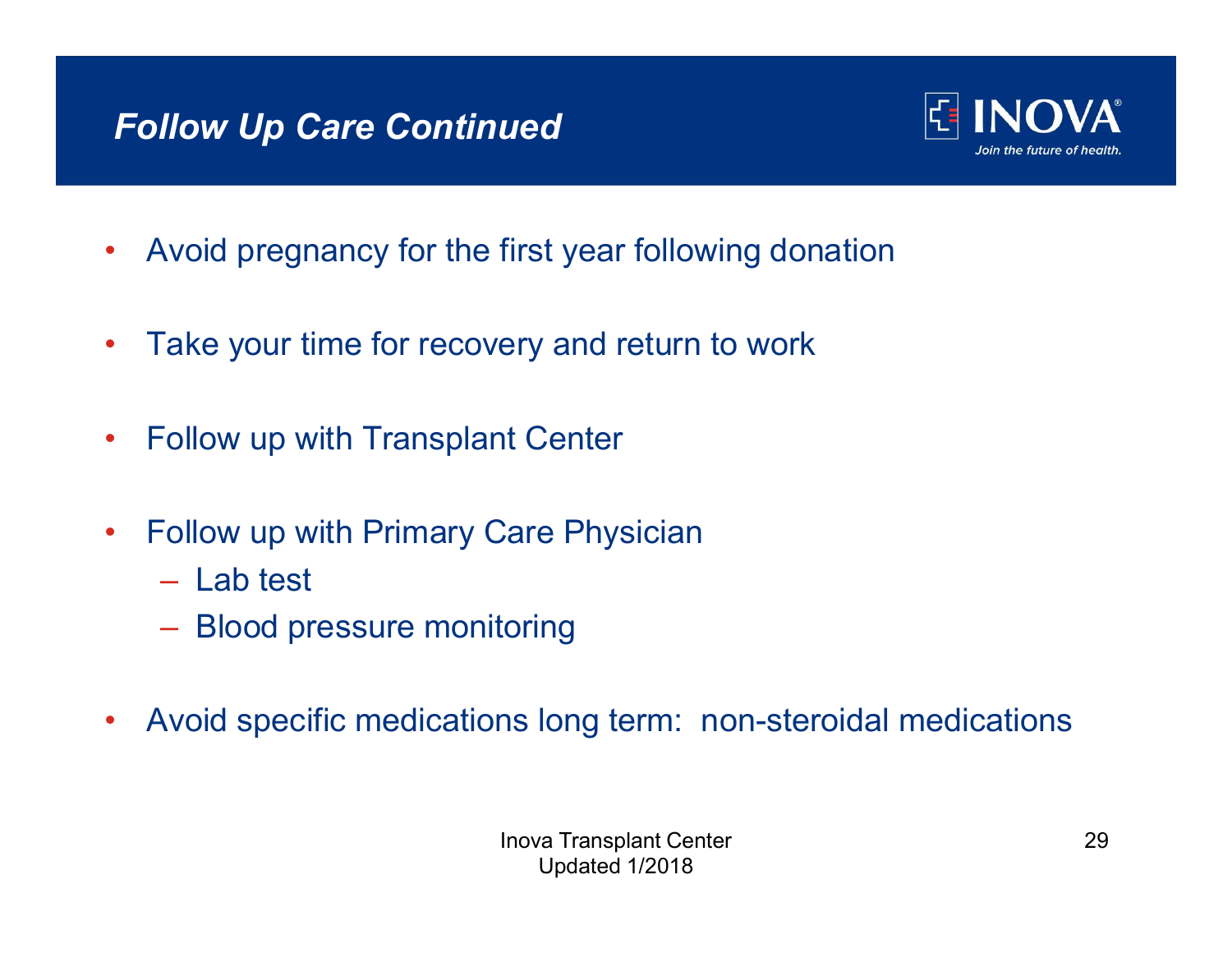

- Any infectious disease or malignancy that is discovered two years after donation should be reported
	-
	- May impact recipient care<br>May need to be reported to local, state, and/or federal authorities
	- Will be disclosed to the recipients transplant center
	- Reported through the OPTN Improving Patient Safety Portal
	- All need to be aware of your condition and impact to the recipient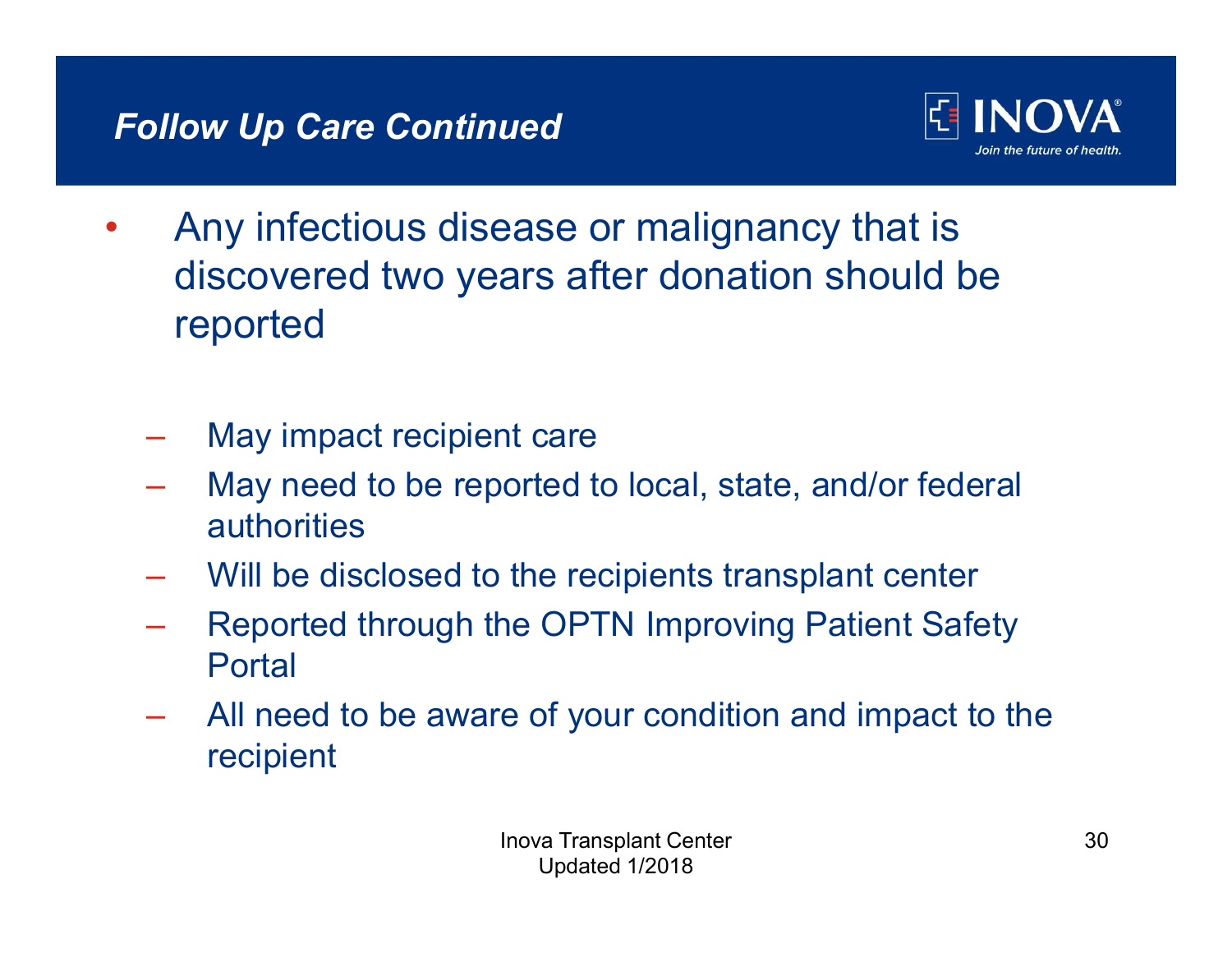

- 
- Tell every doctor you have one kidney!<br>- Includes your primary, dentist, urgent care, ER, OBGYN etc.<br>- Check with PCP prior to starting new meds
	-
- Stay hydrated
- Check your blood pressure
- Avoid chronic use of specific medications



Inova Transplant Center 31 Updated 1/2018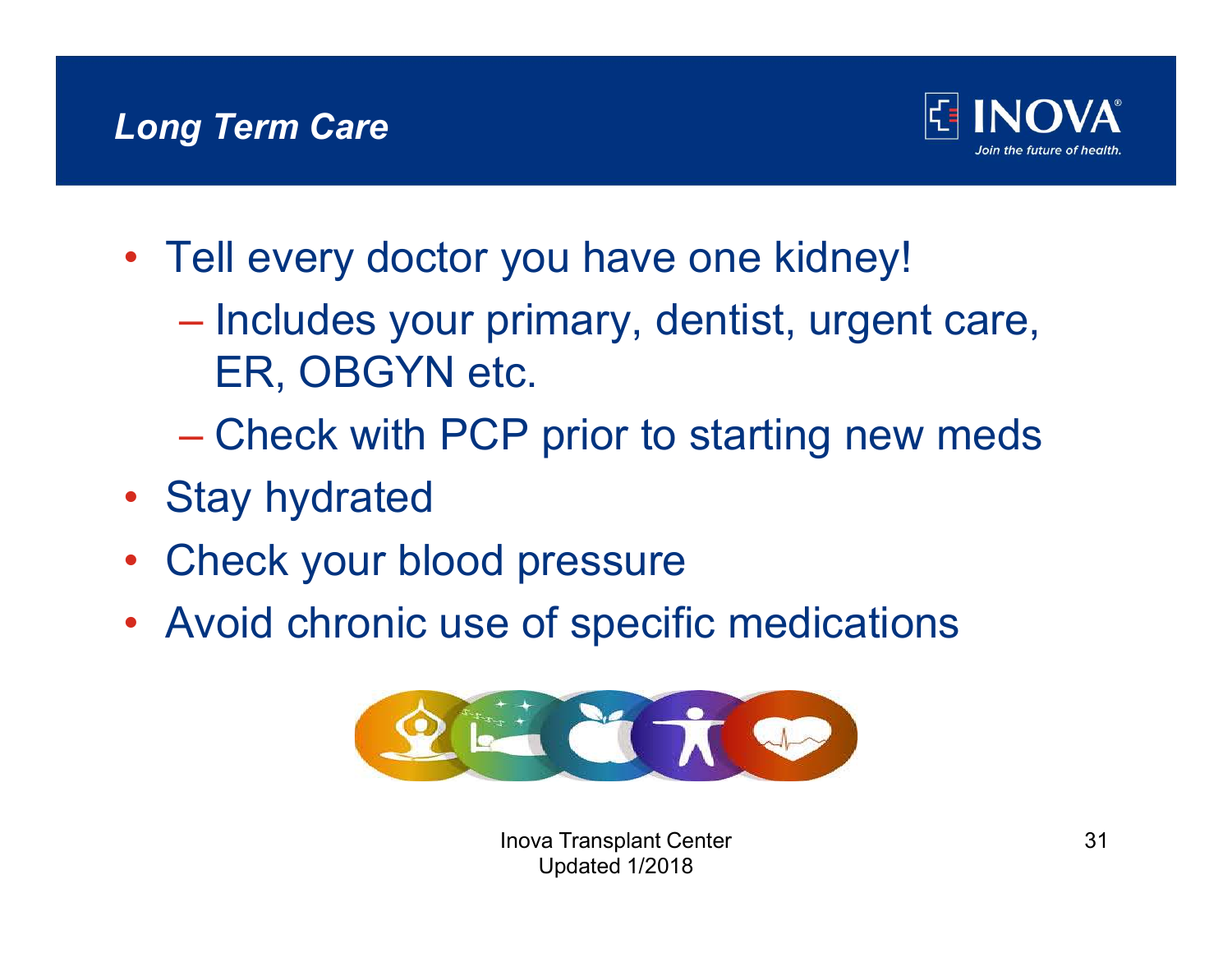

- Establish relationship with Primary Care Physician
- Annual evaluations including lab work to assess renal function and blood pressure
- Maintain health insurance
- Maintain healthy life style and control weight
- Health conditions that occur over the next two years may be reported to state agencies, UNOS and recipient (cancer or infections)